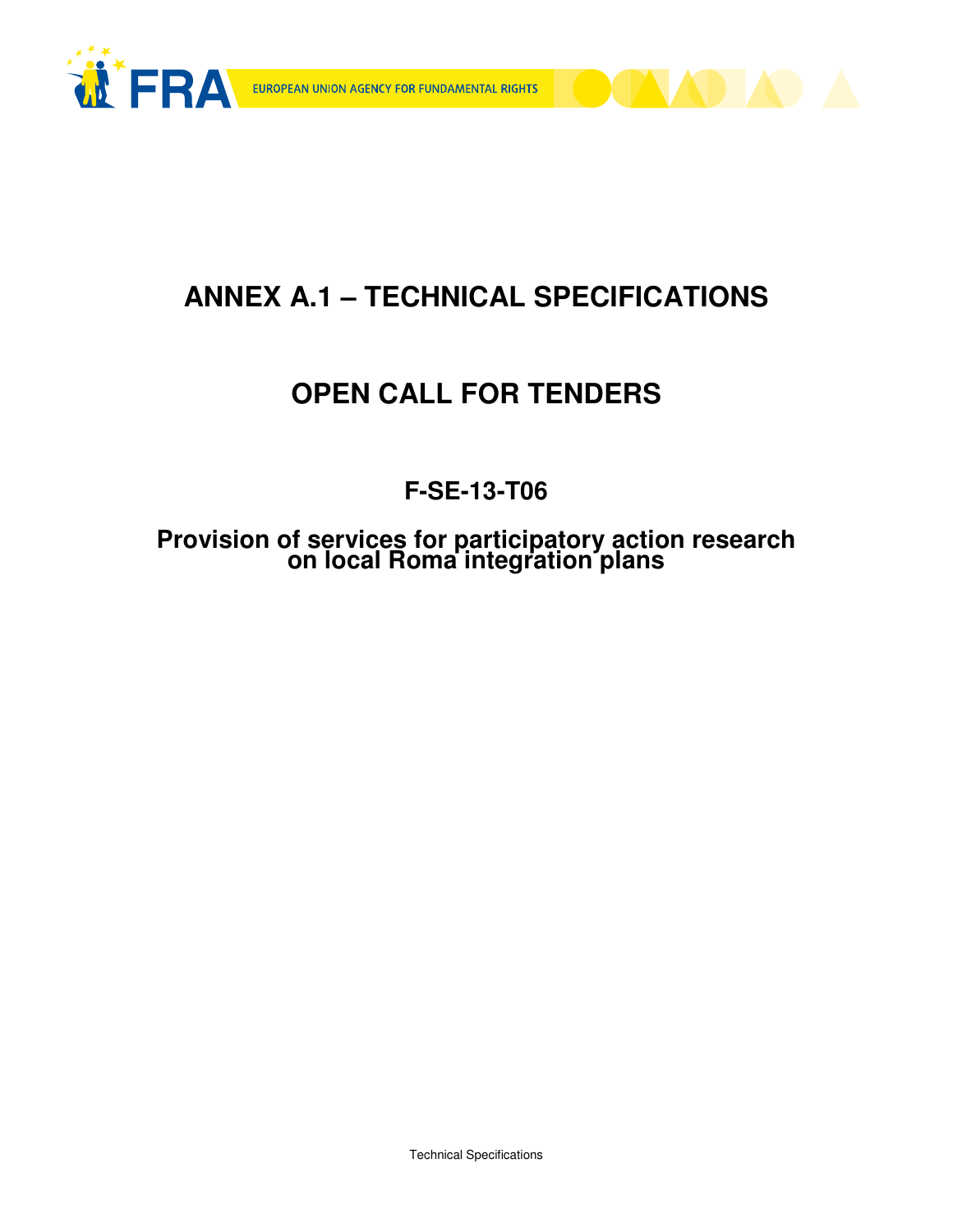# Contents

| 1.   |                                                         |  |  |  |
|------|---------------------------------------------------------|--|--|--|
| 1.1. |                                                         |  |  |  |
| 1.2. |                                                         |  |  |  |
| 1.3. |                                                         |  |  |  |
| 2.   |                                                         |  |  |  |
| 2.1. |                                                         |  |  |  |
| 2.2. |                                                         |  |  |  |
| 3.   |                                                         |  |  |  |
| 3.1. |                                                         |  |  |  |
| 3.2. |                                                         |  |  |  |
| 3.3. |                                                         |  |  |  |
| 4.   |                                                         |  |  |  |
| 4.1. |                                                         |  |  |  |
| 4.2. |                                                         |  |  |  |
| 4.3. | Services related to the implementation of project plans |  |  |  |
| 4.4. |                                                         |  |  |  |
| 5.   |                                                         |  |  |  |
| 5.1. |                                                         |  |  |  |
| 5.2. |                                                         |  |  |  |
| 5.3. |                                                         |  |  |  |
| 5.4. |                                                         |  |  |  |
| 6.   |                                                         |  |  |  |
| 6.1. |                                                         |  |  |  |
| 6.2. |                                                         |  |  |  |
| 6.3. |                                                         |  |  |  |
| 6.4. |                                                         |  |  |  |
| 7.   |                                                         |  |  |  |
| 8.   |                                                         |  |  |  |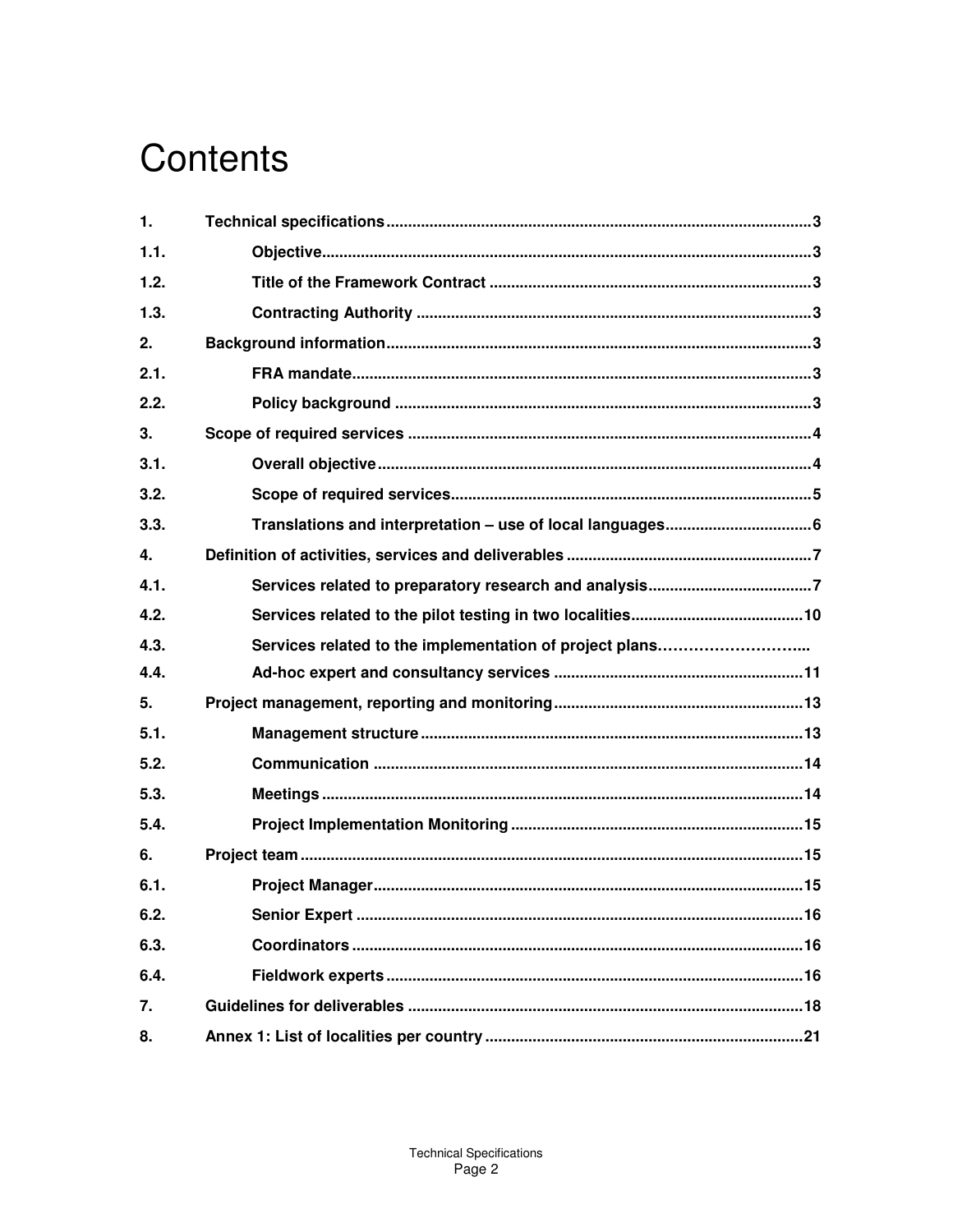## **1. Technical specifications**

## 1.1 Objective

The objective of these Technical Specifications is to provide the contractor(s) with all the necessary information that will allow them to implement the project.

## 1.2 Title of the Framework Contract

The title of the Framework Contract is: **"Provision of services for participatory action research on local Roma integration plans".** 

## 1.3 Contracting Authority

The contracting authority is the European Union Agency for Fundamental Rights (hereinafter referred to as the FRA or the Agency). The Agency was established by Council Regulation No 168/2007<sup>1</sup> on 15 February 2007. Its objective is to provide the relevant institutions, bodies, offices and agencies of the Community and its Member States when implementing Community law with assistance and expertise relating to fundamental rights.

## **2. Background information**

#### 2.1 FRA mandate

To meet the objectives listed in Council Regulation No 168/2007, the Agency is empowered to collect, analyse and disseminate relevant, objective, reliable and comparable information and data, and to carry out scientific research and surveys.

In order to fulfil its objectives the FRA conducts research collecting relevant primary and secondary data and contextual information from EU Member States, and analyses them comparatively in order to develop policy relevant reports addressed primarily to its main stakeholders − EU institutions and Member States. The Agency collects available secondary source data and material on the situation of fundamental rights in the EU, and utilises its own contracted research networks for this. Where there is a lack of comprehensive and comparable EU-wide data from secondary sources, the Agency can undertake its own primary data collection based on fieldwork – both quantitative and qualitative. The Agency's staff works closely with contractors in all stages of the project.

## 2.2 Policy background

Following on calls from the European Parliament and the European Council, as well as in reaction to relevant activities of Member States, the European Commission – following up to its April 2010

 $\overline{a}$ <sup>1</sup> Council Regulation (EC) No 168/2007 of 15 February 2007 establishing a European Union Agency for Fundamental Rights.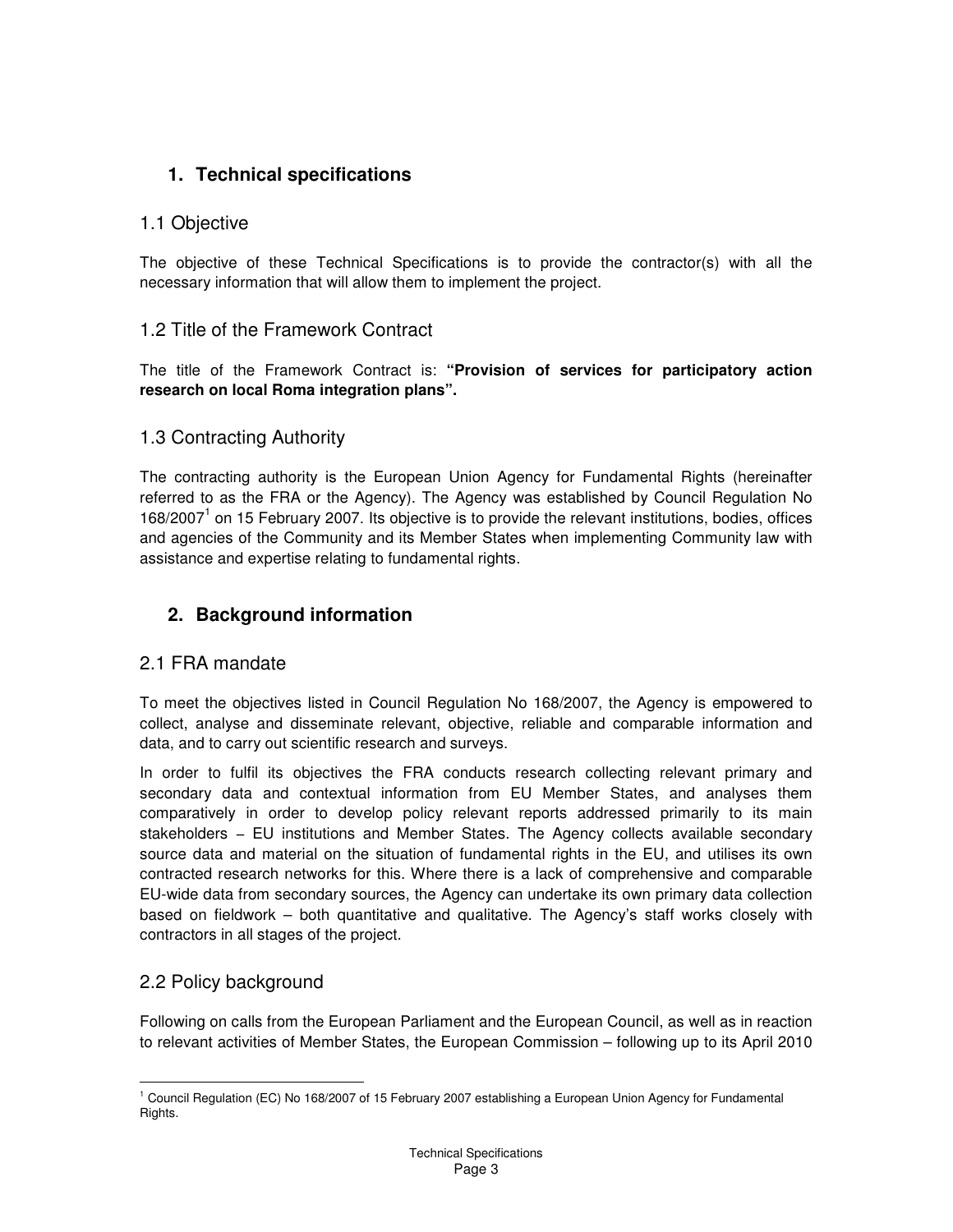Communication on the Roma – set up a Roma Task Force with the participation of several Commission DGs and the FRA to address issues of Roma integration and the use of EU funds.

On 21 December 2010, the Roma Task Force $^2$  announced its first findings noting problems of implementation of Roma strategies and specific measures at the local level, the paucity of data and highlighting that Member States do not yet properly use EU funds for the effective social and economic integration of Roma.

On 5 April 2011, the European Commission Communication<sup>3</sup> on an EU Framework for National Roma Integration Strategies up to 2020 tasked the FRA with carrying out additional research activities and with working with Member States to develop monitoring methods that can provide a comparative analysis of the situation of Roma across Europe.

In response to the Communication the FRA developed a multi-annual Roma Programme (the Programme) with the aim to contribute in assisting efforts to implement and monitor the EU Framework for Roma integration. The Programme will provide data and analysis through the implementation of surveys, through the collection of secondary data and through the collection of primary qualitative data derived from participatory action research in order to document and gain better insight into the socio-economic and human rights situation of Roma. The work will contribute to efforts to improve these, in particular with respect to the priority areas of employment, education, housing, health and any other area as per the request of the contracting authority. The Programme will also examine issues of discrimination, anti-gypsyism and related hate crime, as well as issues of citizenship and rights awareness. As part of this Programme, the FRA will pilot research at local level, as outlined in this Call for Tender, to contribute to a better understanding of the issues and to the improvement of the design and implementation of local action plans. More information on the FRA's Programme is available at http://fra.europa.eu/en/project/2013/roma-multi-annual-programme.

## **3. Scope of required services**

## 3.1 Overall objective

The overall objective of the services to be provided under this framework contract is to improve the Agency's knowledge and understanding of drivers and barriers that affect the development of actions implementing national Roma Integration Strategies at the local level and to identify how barriers can be overcome and how drivers can be shared as good practice.

The framework contract will be implemented through specific contracts or order forms that aim to identify and test ways of meaningful stakeholder engagement in the development of local Roma integration actions by creating and fostering partnerships with local authorities, members of local communities and civil society, in accordance to the 10 Common Basic Principles on Roma Inclusion<sup>4</sup>. The contractor will be asked to provide a range of services, as outlined below, through specific contracts or order forms.

 $\overline{a}$ <sup>2</sup> See European Commission (MEMO/10/701 - 21/12/2010) 'Roma Integration: First Findings of Roma Task Force and Report on Social Inclusion', available at <u>http://europa.eu/rapid/press-release\_MEMO-10-701\_en.htm</u><br><sup>3</sup> COM(2011) 173 final Commission Communication from 5 April 2011 on an EU Framework for National Roma Integration

Strategies up to 2020.Available at: <u>http://ec.europa.eu/justice/policies/discrimination/docs/com\_2011\_173\_en.pdf</u>.<br><sup>4</sup> Council Conclusions on Inclusion of the Roma 2947<sup>th</sup> Employment, Social Policy, Health and Consumer A

meeting, Luxembourg, 8 June 2009, available at:

http://www.consilium.europa.eu/uedocs/cms\_data/docs/pressdata/en/lsa/108377.pdf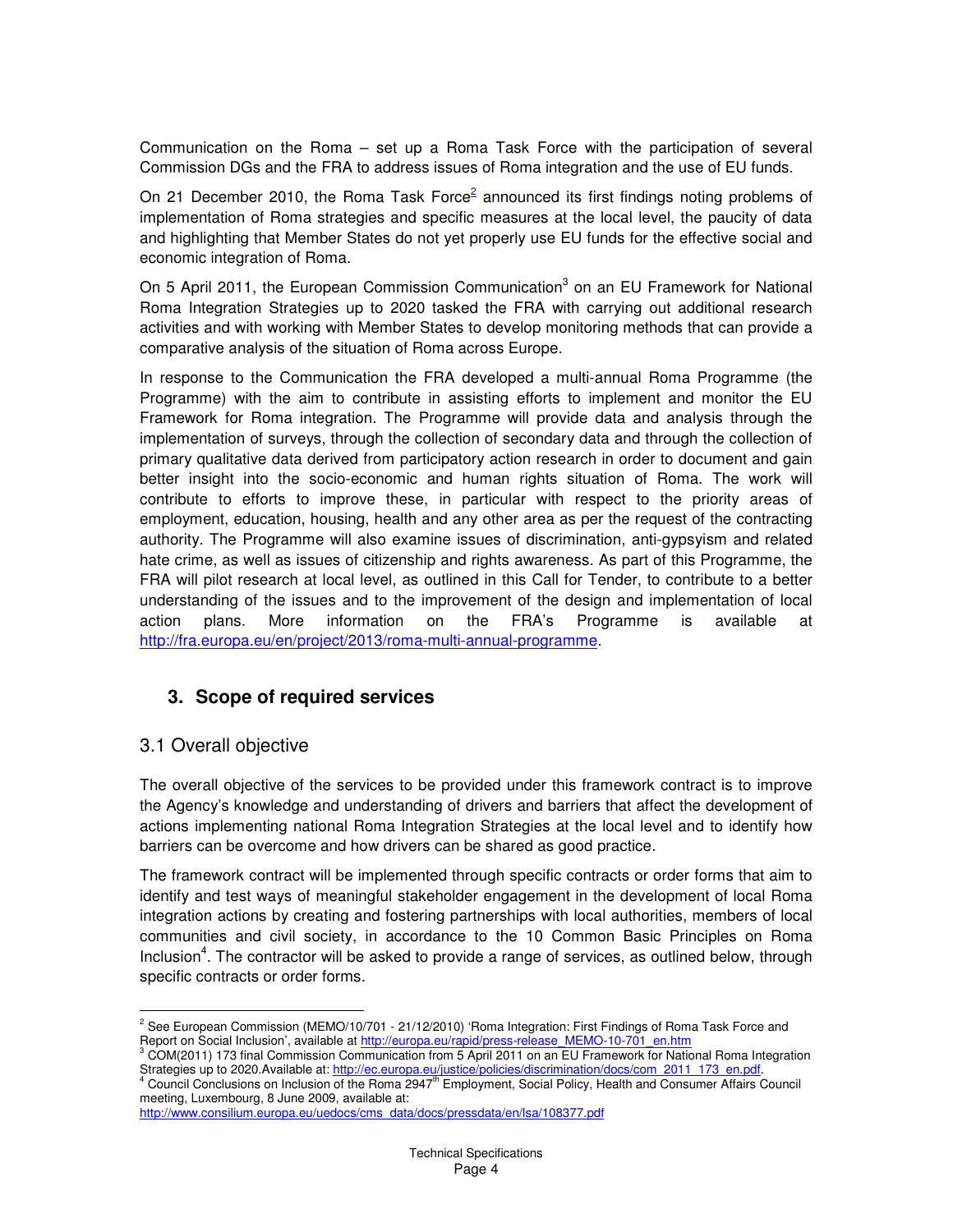## 3.2 Scope of required services

The services to be requested under this framework contract entail engaging with stakeholders<sup>5</sup> in different localities throughout the EU with the aim of empowering them through training and capacity building to participate in reviewing, implementing and monitoring Roma integration actions in one or, preferably, more of the following areas: employment, education, health and housing and any other area as per the request of the contracting authority

The implementation of this framework contract will require desk and fieldwork research applying participatory action research methods<sup>6</sup> in twenty-two localities situated in eleven EU Member States (two localities per Member State). More localities may be added.

The scope of the work that the contractor is expected to undertake shall encompass:

- Research, data collection and analysis;
- Stakeholder analysis, consultation, engagement and networking;
- Training/capacity building of local participants in data collection techniques;
- Monitoring and reporting activities;
- Developing reports, practical tools and communication material;
- Translations and interpretation, as required.

Four types of services may be requested by means of specific contracts or order forms during the implementation of the framework contract:

#### **1. Services related to preparatory research and analysis, including:**

- Background desk research based on existing information to facilitate FRA in selecting twenty-two localities;

- Stakeholder, problem and objectives analysis<sup>7</sup> for the development of project plans;

- Development of concrete integrated project plans<sup>8</sup> for all localities selected by FRA;

**2. Services related to the pilot testing in two selected localities in two Member States and planning of the implementation of project plans, including:** 

- Testing the project plan in two of the localities selected by FRA;

- Analysing results, reviewing project plans and planning implementation in all localities;

#### **3. Services related to the implementation of project plans in all localities, including:**

- Implementation of the project plans in all localities selected by FRA;

 5 Stakeholders could include local authorities (elected representatives, as well as officials and other staff, such as youth coordinators, Roma policy experts, city planners, etc.); local Roma and non-Roma community members; Roma mediators; other public officials, such as social workers, teachers or local employers; Roma NGOs or other relevant civil society

organisations.<br><sup>6</sup> Participatory action research combines action research and participatory research methods [combination of "social investigation, educational work and action" (Holman, 1987). See, for example, Reason, P., and Bradbury, H. (2001a) Handbook of Action Research: Participative Inquiry and Practice, Sage, London. See also relevant articles in the academic journal Action Research, Sage, London.

 $^7$  The analysis should be based on a logical framework approach (LFA), see for example the European Commission's Project Cycle Management Guidelines, available at:

http://ec.europa.eu/europeaid/multimedia/publications/documents/tools/europeaid\_adm\_pcm\_guidelines\_2004\_en.pdf  $8$  The integrated project plan should encompass all elements necessary for the project implementation. It must be based on the LFA or equivalent, which should be completed first as a base source for the project plan.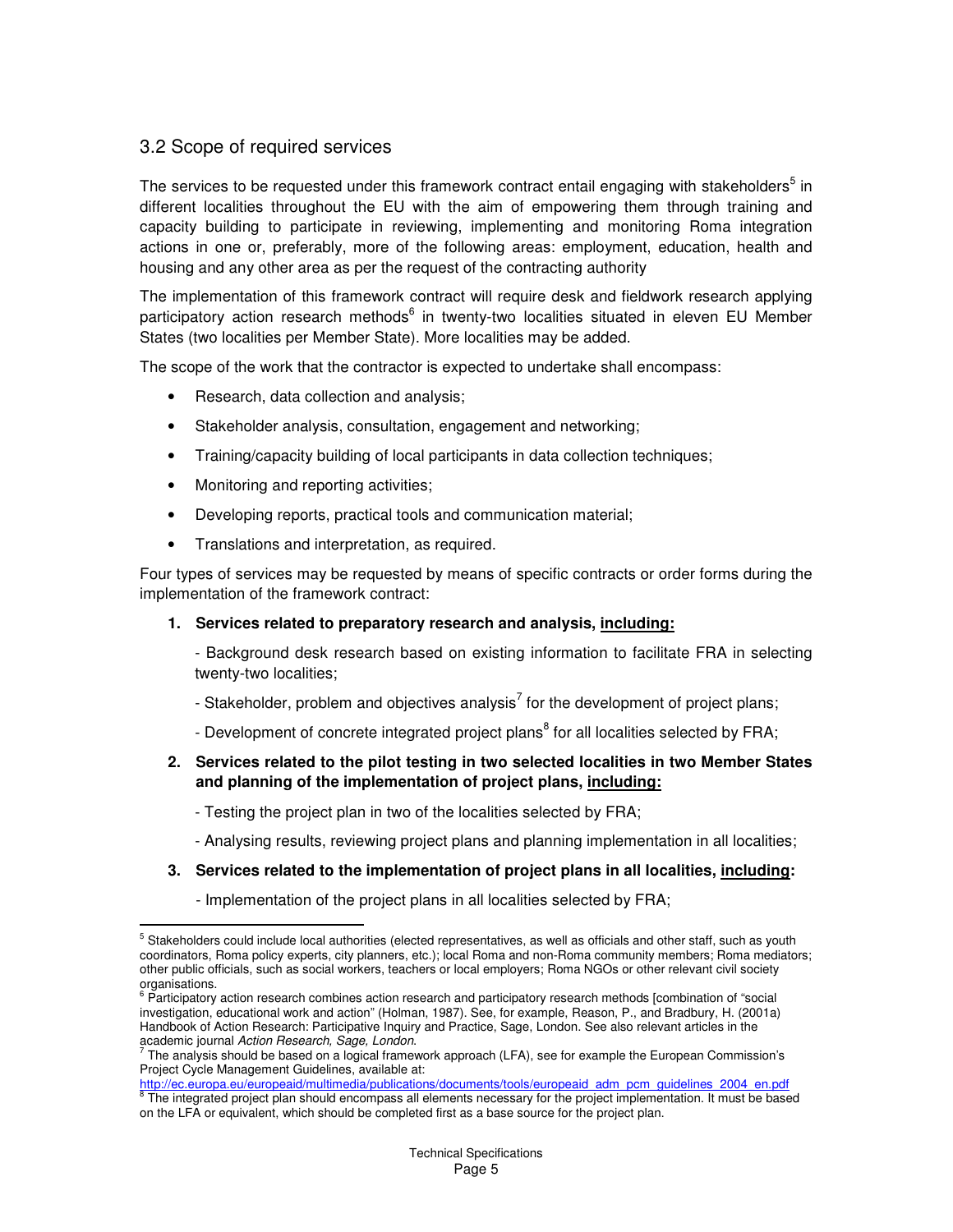- Development and finalisation of project deliverables.

#### **4. Ad-hoc expert and consultancy services**

The contracting authority may require the contractor to provide ad hoc expert and consultancy services on particular issues within the scope of services described above on the basis of fixed price and Quoted Times and Means specific contracts or order forms.

It is expected that the contractor provides all services under 1, 2 and 3 above subsequently from contract signature. Services related to preparatory research and analysis shall be provided after contract signature. Services related to the pilot testing in two selected localities shall be provided after the completion of the preparatory research. Services related to the implementation of project plans in all localities will take place after the pilot testing results. Ad-hoc expert and consultancy services may be requested throughout the whole framework contract duration.

The four types of services above shall be provided on the basis of different request for services:

- Fixed price requests for services, which correspond to the order of a well detailed and defined work as timeframe;
- Quoted Times and Means requests for services, which correspond to the order of persondays for defined tasks related to this framework contract. These orders may vary from a few person-days to a substantial number of person-days. The request for services under Quoted Times and means specific contracts or order forms will be executed at the contractor's premises or the field.

More details on the contract implementation can be found in article 1.4 of Annex  $B - D$ raft Framework contract.

#### 3.3 Translations and interpretation – use of local languages

The contractor will be responsible for translating all necessary material needed for implementing the framework contract, in accordance with the needs identified in the background research. This service constitutes a horizontal activity throughout contract implementation. In most cases this will be the official language(s) of the Member State concerned. Where migrant Roma are concerned, the language will be that of their country of origin. In addition, materials must be made available in Romani in cases where this is the language preferred by Roma participants in specific localities.

When translating material, every effort must be made to ensure that translations are *functionally* equivalent; that is, that they are accurate and readily understandable by respondents. The contractor will be provided with previous translations of FRA materials on Roma, and where applicable, the same terminology should be used. The contractor must ensure that native or nearnative speakers are engaged, as necessary in the work.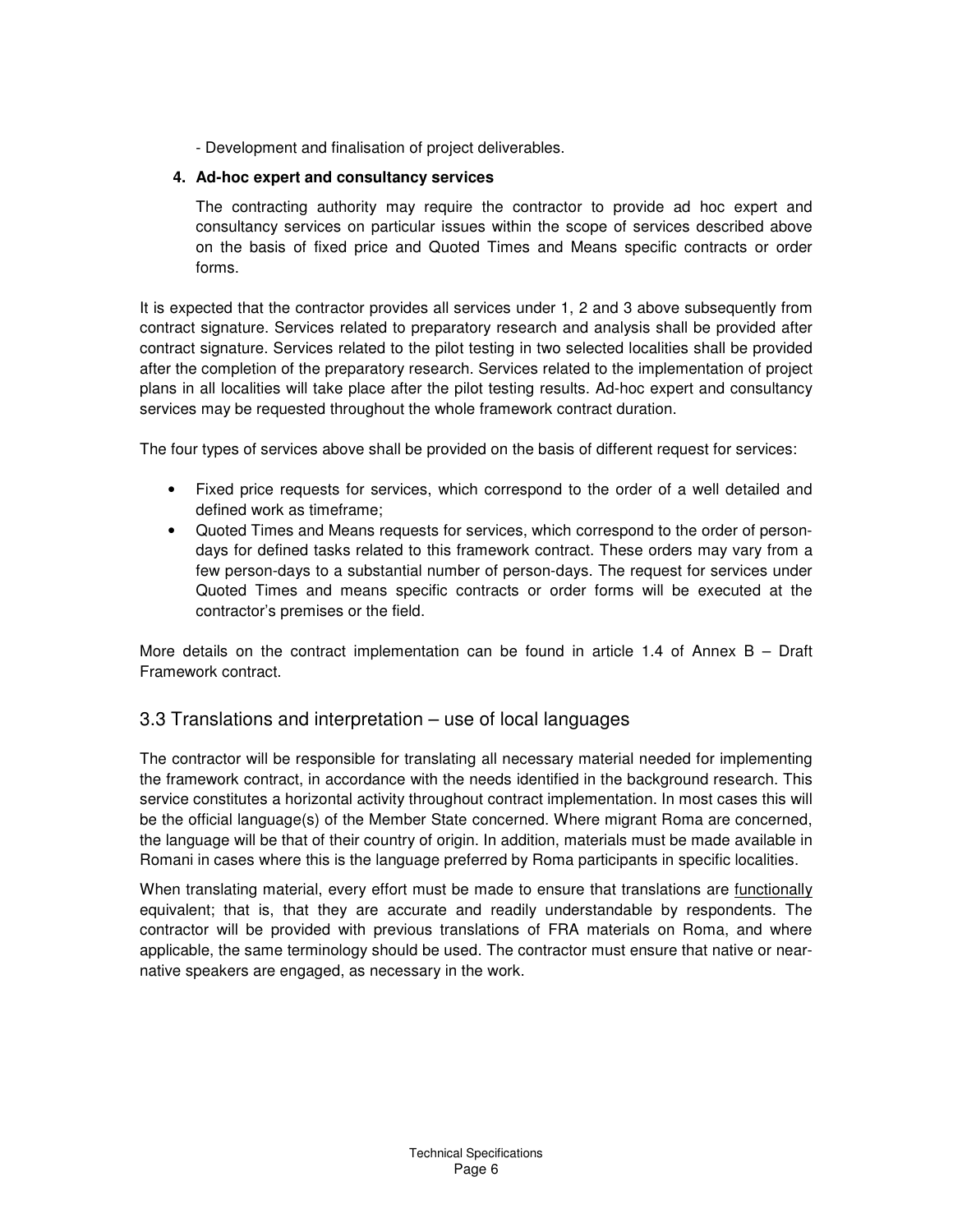## **4. Definition of activities, services and deliverables**

## 4.1 Preparatory research and analysis services

#### Background research and analysis

The FRA plans to implement the project in twenty-two localities, two in each of the following Member States: **Bulgaria, Slovakia, Czech Republic, Finland, France, Greece, Hungary, Italy, Romania, Spain and the United Kingdom**. More localities may be added.

In order to facilitate the selection of localities the contractor would be asked to carry out desk research and feasibility analysis in order to assess and score localities listed in Annex 1 (these were covered by the FRA/UNDP-WB survey) and five localities in the UK and Finland on the basis of the criteria set out below. In addition, the contractor may assess other localities that may fulfil the criteria. An effort should be made to assess a mix of localities with Roma communities that have an urban, rural and recent migration background.

The contractor may also propose additional criteria: for example, related to initiatives employing Roma mediators, coordinators or assistants, etc. The contractor may use a grid to demonstrate assessment and how localities fulfil the criteria set out below. The contractor should include any additional criteria in the grid and justify their added value to implementation of services foreseen under 1, 2 and 3 of Section 3.2.

- Existence of local Roma integration policies, action plans, projects and/or activities which are funded fully or partly through any type of EU funds, in at least one, preferably more, of the areas of employment, education, health, housing.
- Agreement of the local authorities to cooperate in this project.
- Flexibility and inclusiveness of local authorities; willingness and ability to take on board suggestions for action identified by different stakeholders.
- Capacity of Roma and members of the local community to engage in the development and implementation of local Roma integration policies, action plans, projects and/or activities.
- Membership of local authorities in relevant networks, such as URB-ACT Roma-Net project; European Network of Mayors – Mayors Making the Most of EU Funds for Roma Inclusion (MERI); Visegrad Mayors for Roma Inclusion Forum; Council of Europe Alliance of Cities and Regions for Roma Inclusion; Eurocities Roma Inclusion Task Force; Roma SOURCE etc.
- Existence of Roma mayors and/or Roma elected representatives.
- Existence and capacity of local civil society organisations dealing with relevant issues. For example: NGOs working on Roma issues; Roma civil society organisations; projects, activities or initiatives initiated by NGOs or other civil society organisations).
- Level of community cohesion or conflict, and levels of racism and intolerance.

The background research and analysis is essential for selecting the most appropriate localities and developing local project plans. The background research will be based on information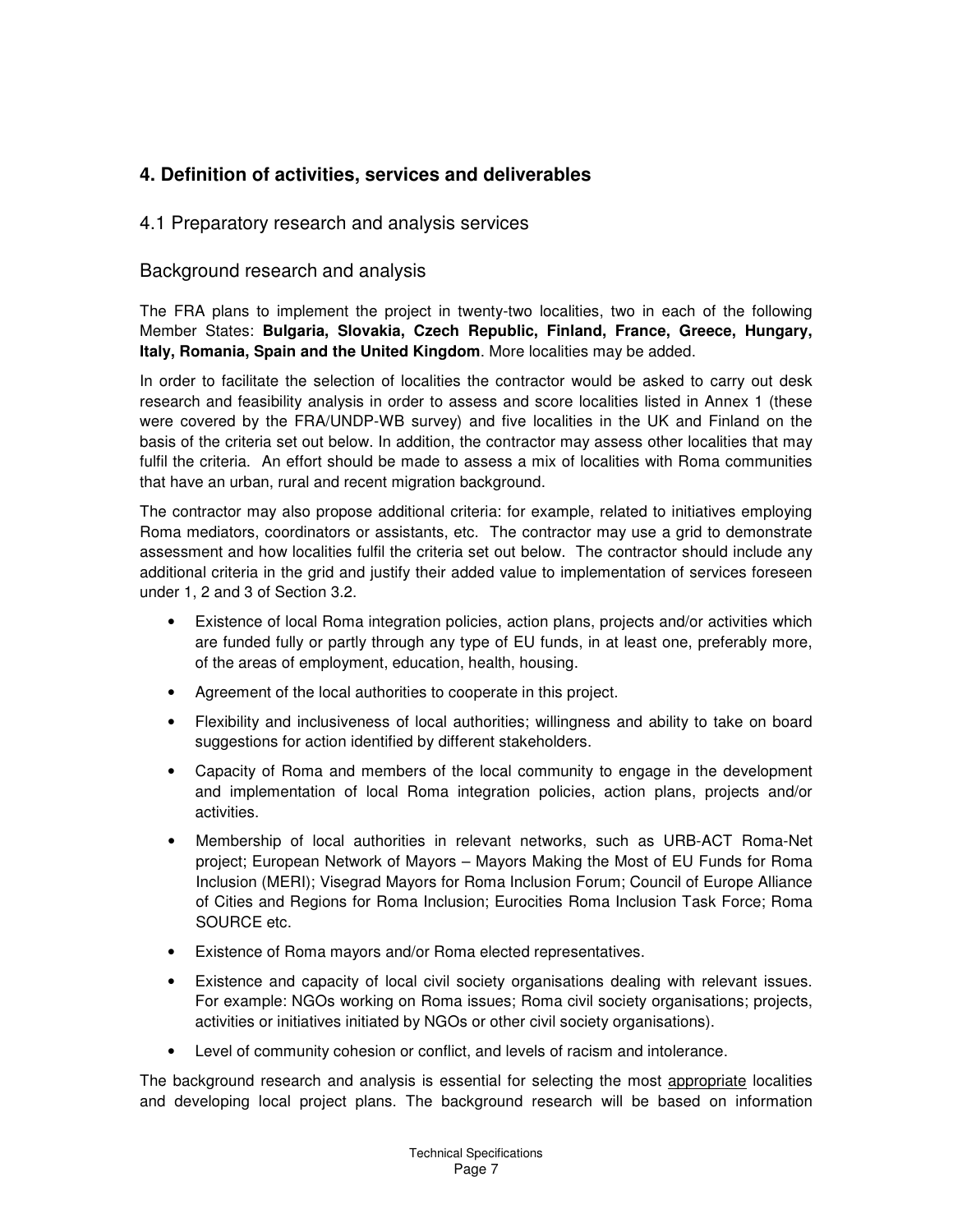relevant to the criteria set out above that will be collected and analysed by the contractor. In order to asses if a locality is appropriate for the contract, the contractor must assess all criteria for the selection of localities. The FRA will support this activity by providing access to available data on the socio-economic conditions of Roma and non-Roma, as well as data on discrimination experiences and rights awareness for localities covered by the FRA/UNDP-WB Roma survey. The background research will result in an analysis following a logical framework approach (LFA) or equivalent and must include risk assessment and risk mitigation. The analysis will score localities based on the criteria set out above as to their suitability for the implementation of project plans, including aspects of risk assessment and risk mitigation. The FRA will decide the specific localities in which the services under this contract will be implemented. Should the results of the analysis reveal information – unforeseeable at the time of framework contract signature –, which shows clearly that it is not feasible to carry out the work in a particular locality, FRA may decide to replace it with another locality following an evaluation of the results of the analysis.

#### **Deliverable 1: Feasibility analysis report**

In the feasibility analysis report, the contractor will assess how localities meet the criteria set out in the technical specifications under 4.1, forecasting, the capacity and willingness of local governance structures and stakeholders to take on board actionable solutions. The report should also contain a brief historical background on the situation of Roma, key characteristics of Roma community and relations with non-Roma population in a given locality, including inclusion policies and initiatives and an overview of potential stakeholders to be considered for inclusion under services 2 and 3 of this call.

The Feasibility analysis report will be based on information collected and analysed by the contractor. Issues related to community cohesion or conflict and phenomena of discrimination and intolerance should also be taken into account and analysed. The report will include the following sections: (1) Introduction (2) Evaluation of criteria under 4.1 of Technical Specifications (3) Potential stakeholders (4) Capacity and political will of local governance structures (5) Anticipated thematic focus (education, employment, housing, health etc.) for action research (6) Anticipated funding needs for action implementation (7) Anticipated need for setting monitoring structures for implementation and a suggestion how to do it.

#### **Size: 7-10 pages per locality, excluding any annexes**

## Stakeholder analysis and development of project plans

The contractor will conduct in the localities selected by FRA a detailed stakeholder assessment in order to identify relevant stakeholders who could participate in the implementation of project plans, as well as other actors, such as national organisations of local and/or regional authorities, relevant national civil society organisations, etc. who could support the implementation of the project. The methods to be applied by the contractor for the stakeholder analysis, as well as any engagement techniques to be used must be approved by FRA in advance and should include aspects of risk assessment and risk mitigation.

On the basis of the background research and the stakeholder analysis the contractor will develop a project plan for each locality including aspects of risk assessment and risk mitigation and quality control for the participatory action research that would be used in the implementation of the project plans.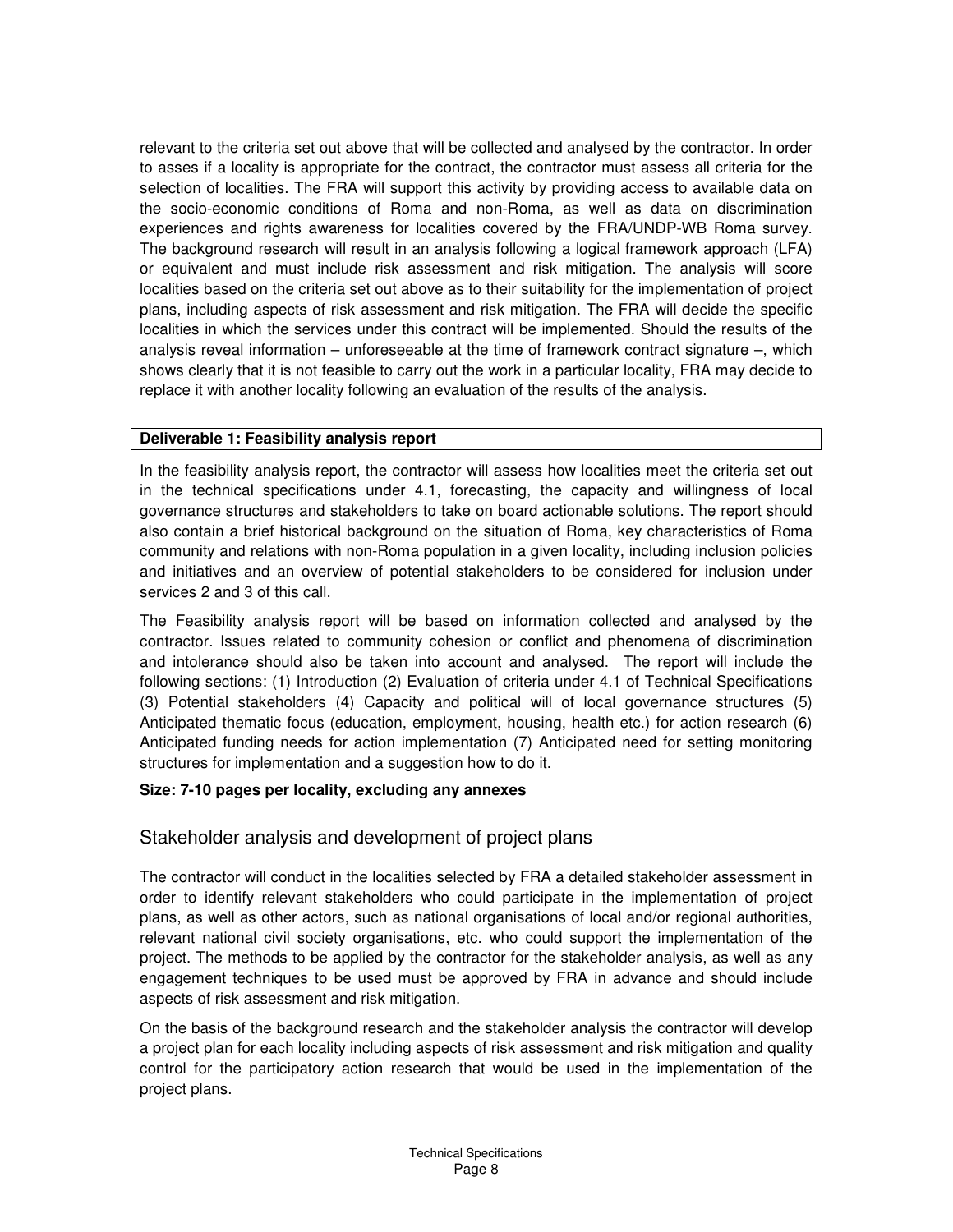The project plans should set out in detail how stakeholders will be engaged after training/capacity building in the planning, reviewing and implementation of local Roma integration actions (ongoing or planned) in one or more of the following areas: employment, education, health, housing and any other area as per the request of the contracting authority. The training should enable stakeholders to collect and analyse information about the situation in their locality in relation to employment, education, health, housing and any other area as per the request of the contracting authority, taking into account issues of community cohesion or conflict and phenomena of racism, discrimination and intolerance, identifying barriers, as well as opportunities and actionable solutions. In this regard, the contractor should develop appropriate monitoring and reporting tools that can be implemented over time by the local stakeholders themselves, without external intervention.

#### **Deliverable 2: Stakeholder engagement analysis reports**

The contractor will expand on the overview of stakeholders provided in the feasibility analysis reports analysing the **key, primary and secondary stakeholders per locality** providing more detailed information on stakeholders' attitudes towards local Roma community engagement and potential concrete changes in Roma inclusion policies and action plans resulting from such engagement. The contractor will identify the stakeholders' functions, roles and responsibilities in regard to Roma inclusion at local level and analyse their potential involvement in services 2 and 3 under Section 3.2. The stakeholder engagement analysis will include an assessment of how different stakeholders (including donors, if relevant) could be involved at the appropriate stage in the implementation of the project plans, and include risk assessment and mitigation strategies and actions. The stakeholder analysis should take particularly into account the presence of Roma mayors, councillors, mediators, use of EU funds, availability of other funds etc. and propose how they can be appropriately integrated in the implementation under service 2 and 3.

The Stakeholder engagement analysis reports report will be based on information collected and analysed by the contractor. Issues related to community cohesion of conflicting interests of stakeholders should also be taken into account and analysed. The report will include the following sections: (1) Overview of stakeholders (2) Functions, roles and responsibilities in regard to Roma inclusion at local level (3) Assessment and identification of stakeholders to participate under service 2 and 3 (4) Opportunities arising from roles of stakeholders in addressing gaps in either existing Roma integration plans or in addressing situation of Roma in housing, employment, education and health (5) Opportunities for including stakeholders under Service 3 and more specifically under setting and conducting monitoring of implementation. (6) Conclusion.

#### **Size: 7-10 pages per locality, excluding any annexes**

#### **Deliverable 3: Local project plans**

The contractor will build on the previous deliverables (feasibility analysis reports and stakeholder engagement analysis reports) to provide for each locality a detailed, tailor made, local project plan for all activities under service 2 and 3 under Section 3. 2 and related deliverables, including a detailed timeline for implementation. The local project plans should explain in detail how the participatory action research will be conducted, including who will participate and what would be their roles and responsibilities. Detailed information on applied methodology and on how training and capacity building of participants will be conducted should also be included. The local project plans should also outline in detail how Roma inclusion activities will be monitored, as part of the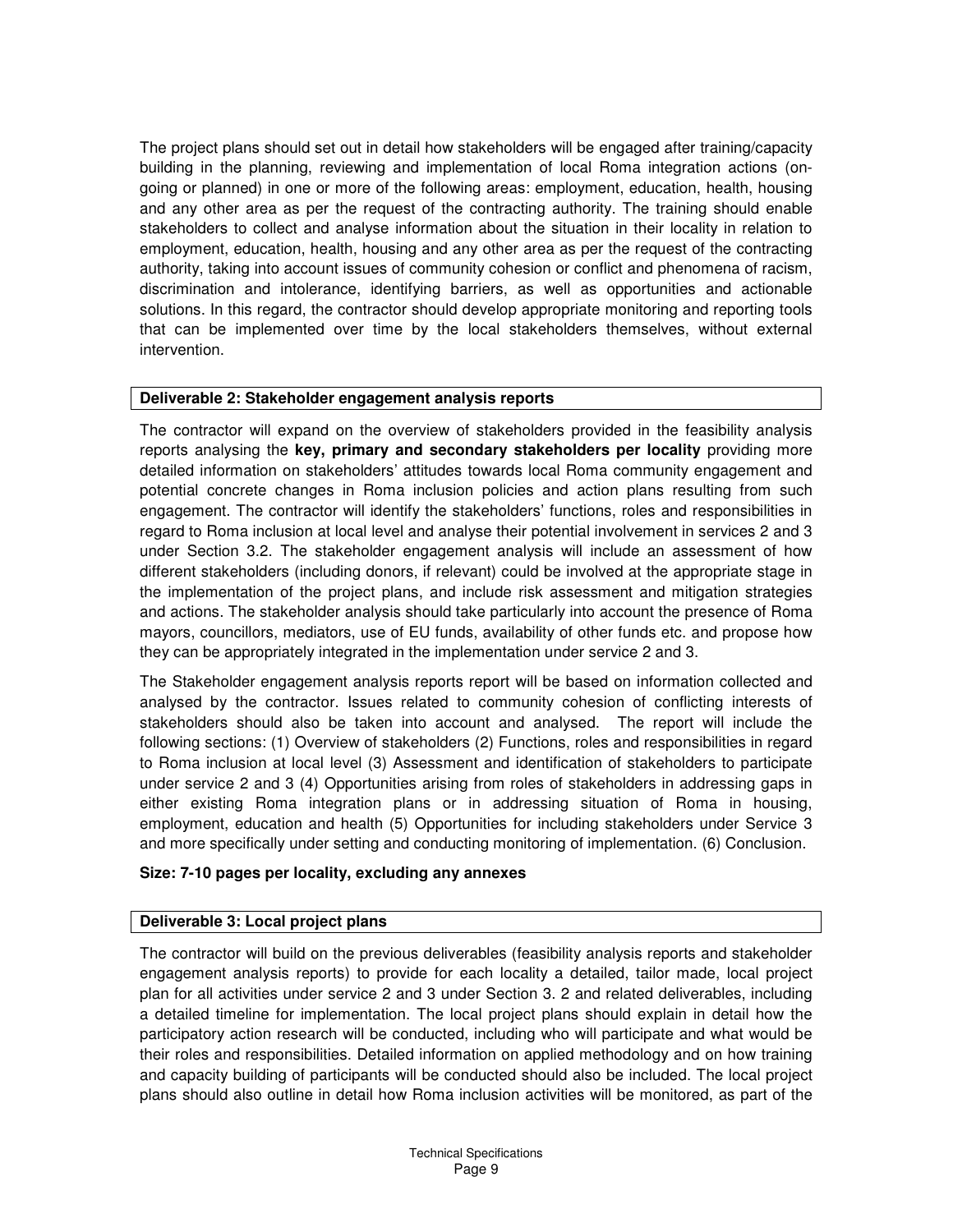participatory action research. Finally, the plan should also include proposals for sustaining local engagement and, in particular, monitoring activities after the end of this project.

#### **Size: 15-20 pages per locality, excluding any annexes**

## 4.2 Pilot activities and review of project plans

The local project plans (Deliverable 3 above) would be tested in two suitable localities selected by the FRA and revised, as necessary. The contractor would be requested to pilot the project plan, which should include training/capacity building of participants and key elements of participatory action research monitoring and reporting tools. The analysis of the outcome of the pilot activity, including the identification of shortcomings, barriers, opportunities, etc. should guide the review of all local project plans. The progress of this activity will be closely monitored by the FRA and documented by the contractor through regular progress reports.

#### **Deliverable 1: Pilot testing reports and revised local project plans**

The contractor will describe in these reports the results of the pilot testing including all elements of the participatory action research focusing on outcomes, lessons learned any shortcomings or problems. Based on these reports the contractor will submit revised local project plans to the FRA for approval. The testing reports should explain in detail how the participatory action research has worked, including capacity building/training activities, supporting the revision, as necessary, of the project plans, including the roles, responsibilities and activities of stakeholders. The reports should also include a first assessment of the impact of stakeholder engagement in the design, implementation and monitoring of local Roma inclusion actions resulting from the participatory action research.

#### **Size: 30-50 pages per locality, excluding any annexes**

#### **Deliverable 2: Information factsheet for the project**

The contractor will provide a factsheet describing the project in English and national language/s of each Member State involved, and in Romani with relevant photos, illustration, etc.

#### **Size: 1-3 pages for each factsheet**

#### **Deliverable 3: Audio-visual material**

The contractor shall provide the following audio-visual material:

- 1. Video-clip of 3-4 minutes duration **for each locality,** where the testing activities took place, demonstrating the work carried out.
- 2. All raw footage recorded during the project shall be provided in HD resolution (in original format such as DV, XDCAM or MPEG-2); this includes also raw footage not used in the different video clips, which may be used by the FRA at a later stage.

For each video clip the contractor must submit in advance a **model script** for approval by FRA.

For all audio-visual material the contractor shall be responsible for obtaining any necessary permission or consent in full compliance with national and EU data protection legislation.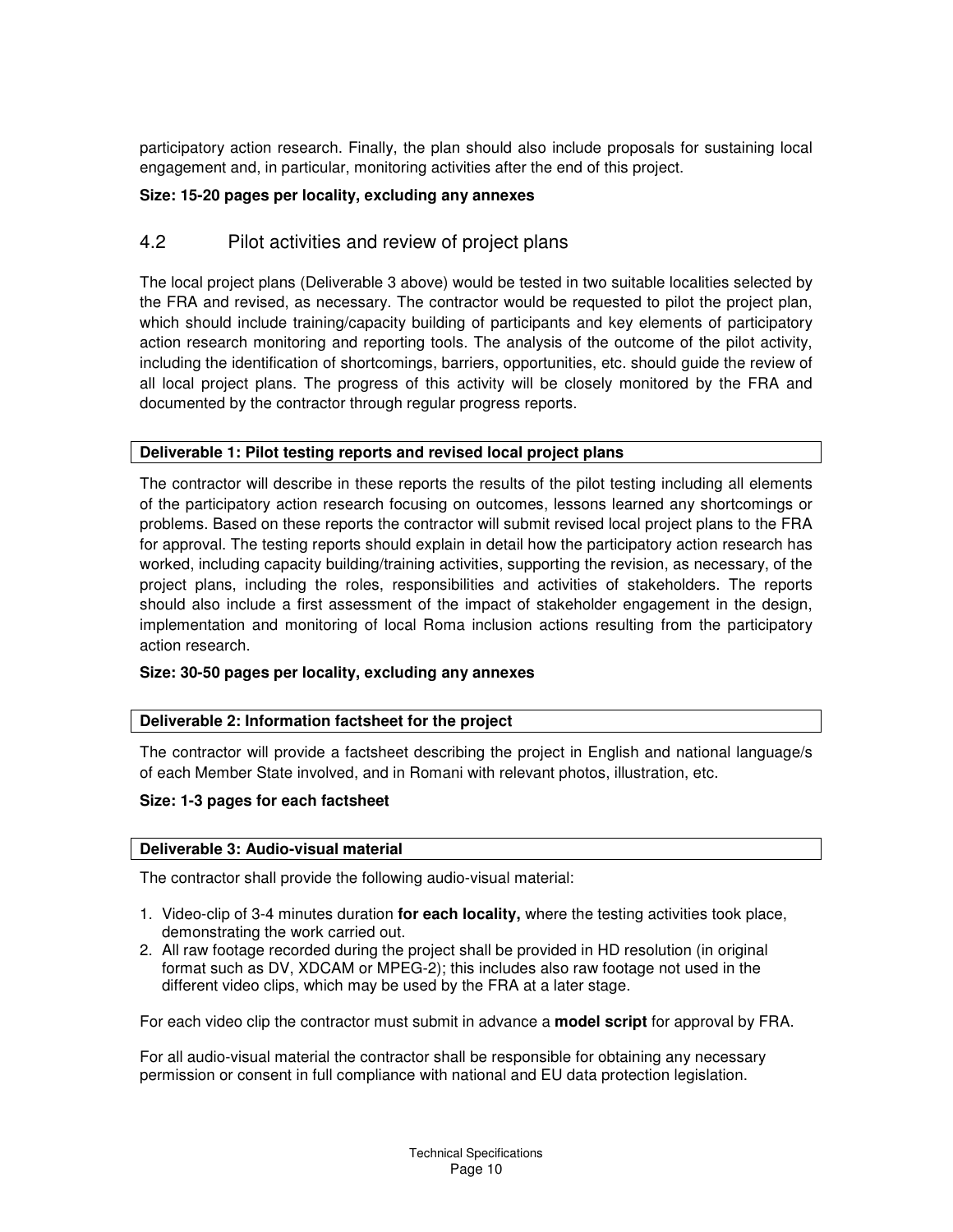## 4.3 Implementation of the project plans in all selected localities

The provision of these services is expected to take considerable time and effort. The contractor would be asked to implement the local project plans, approved by the FRA, in all selected localities. The contractor should coordinate and implement the appropriate training and capacity building processes, including the use of monitoring/reporting tools, that will allow participants to engage actively in examining, reviewing and, if necessary, revising and then participating, as appropriate, in the planning and implementation of Roma integration actions in one or more of the following areas: employment, education, health, housing and any other area as per the request of the contracting authority.

The examination and review of local Roma integration actions should be carried out with the active involvement of stakeholders participating in the project and aim at improving their design or implementation by identifying barriers and also opportunities and solutions. It should be based on a thorough examination and assessment of the current situation in the locality taking into account issues of community cohesion or conflict and phenomena of discrimination and intolerance. It is important for the success of the project that sensitive issues, such as petty crime, begging, ethnic profiling by public and police authorities, child exploitation, trafficking, anti-gypsyism, racism, sexism and anti-social behaviours are addressed, as appropriate.

At the appropriate time, the contractor would coordinate a first round of monitoring and reporting on the implementation of Roma integration actions engaging the stakeholders participating in the project. This first round of monitoring will serve as an evaluation of the outcome of the training and capacity building of stakeholders who should gradually be in a position to apply monitoring and reporting methods, techniques and tools without external intervention.

The progress of this activity will be closely monitored by the FRA and documented through short (fortnightly) progress reports and extended (monthly) progress reports.

The audio-visual documentation of this activity is important: the contractor would be asked to produce a video-clip of 3-4 minutes duration for each locality, where the activities took place, demonstrating the work carried out and based on a model script submitted in advance by the contractor for approval by FRA. All audio-visual footage recorded during the project shall be provided in HD resolution (in original format such as DV, XDCAM or MPEG-2);

In addition, as part of this activity the contractor would monitor national and local media for any specific references to the project and report them to the FRA.

#### **Deliverable 1: Case studies**

The contractor will report on the outcome of the project in each locality through a case study, which will detail the progress of the project, challenges faced and how they were overcome with particular emphasis on the impact of local engagement in Roma inclusion processes. The case studies will provide information on how Roma inclusion actions were implemented. The contractor will also outline how funding supported the implementation of these actions and propose improvements in regard to the use of local, national, EU and other forms of funding resources. The contractor will outline how the implementation of these actions was monitored and propose how local monitoring methods, results and indicators could support the national and EU level monitoring of the implementation of National Roma Integration Strategies.

#### **Size: 20-30 pages per locality, excluding any annexes**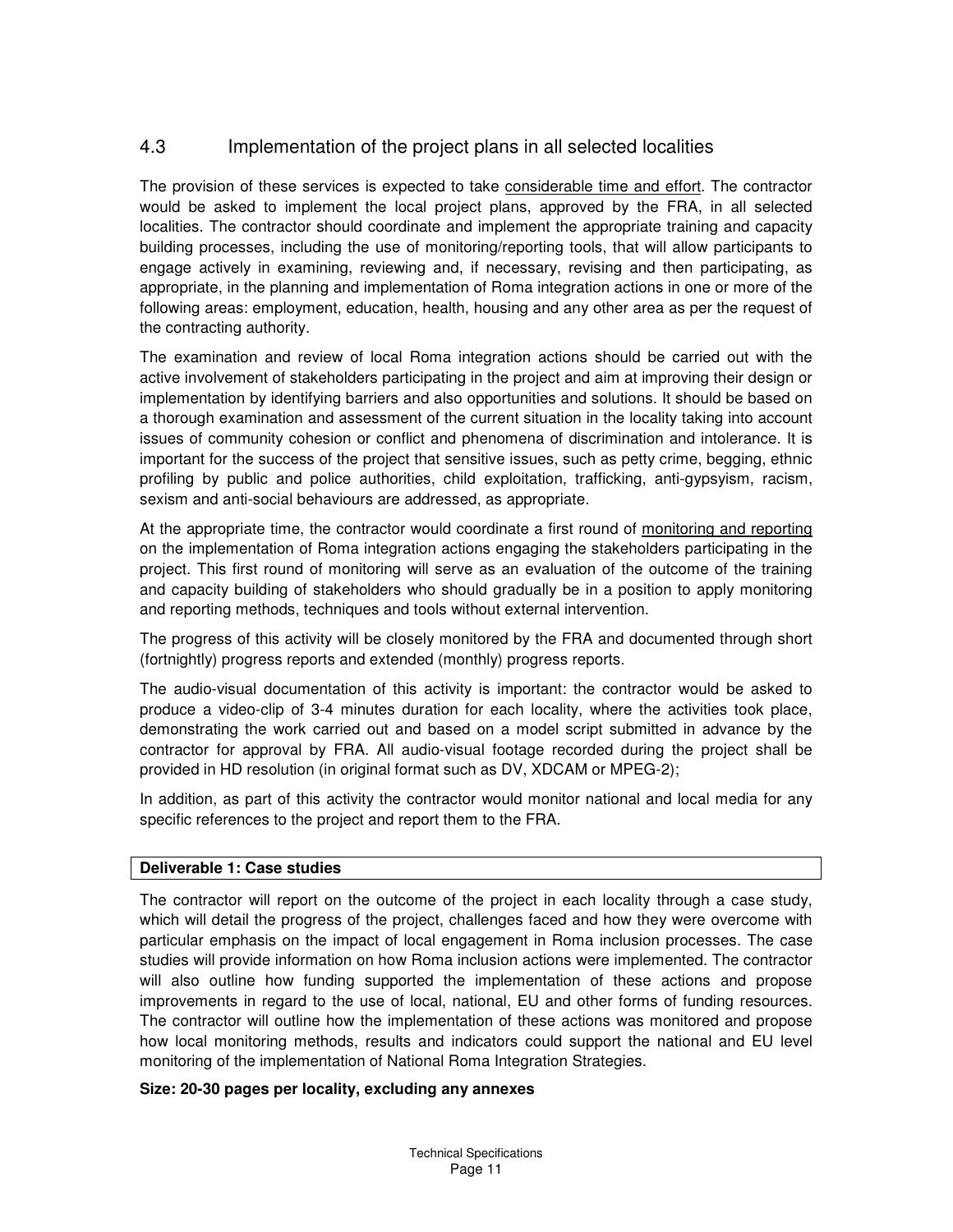#### **Deliverable 2: Comparative report on Roma inclusion efforts at local level**

The contractor will deliver a thematically structured comparative report based on findings from the participatory action research, highlighting differences and similarities between different localities and Member States with a particular emphasis on the transferability to other localities and EU Member States. The aim of this report is to identify what works and what is a barrier to Roma inclusion efforts at local level.

The report must analyse in particular improvements achieved in Roma integration focusing on housing, health, education and employment. The analysis must specify the contribution made by local, regional, national and EU governance structures and explain if and how the implementation of local Roma inclusion actions through the active participation of stakeholders can improve the implementation of national Roma integration strategies. The report should also include proposals for change that are supported by the findings of the research, particularly in regard to stakeholder engagement and participation in designing, implementing and monitoring Roma inclusion actions outlining how such engagement processes can be sustained after the end of this project within the existing governance structures, in each locality.

#### **Size: 100-130 pages, excluding any annexes**

#### **Deliverable 3: Technical report**

The contractor will submit a detailed technical report after project completion. The report should explain how the work was carried out in each locality and include an analysis of challenges faced and ways through which these were addressed in the course of implementing the work. The report should include information on the work carried out in each locality and EU Member States describing fieldwork with respect to (1) assumptions/plans at the start of fieldwork, (2) outcomes, (3) challenges and (4) solutions implemented.

In addition to the above broad themes, the technical report should cover all aspects of the project; including, for example, the change that was possible to achieve in Roma inclusion, locally, over the course of the project and possible follow up activities.

The report should present information, wherever possible using visual aids, such as tables, graphs, etc.

The report must also make recommendations, on the basis of its findings, about the most appropriate methods to use for similar future research. The technical report should highlight any difficulties that arose in the course of implementing the work.

#### **Size: 150 pages, excluding any annexes**

#### **Deliverable 4: Toolkit for community engagement and monitoring**

The contractor will develop a toolkit for Roma community engagement and monitoring of local Roma integration actions based on the experience and knowledge gained through this project. The toolkit should include simple step by step guidance on all essential elements of the project (community engagement, training/ capacity building, data collection, monitoring, reporting etc.) with graphic elements that enhance readability and understanding. The toolkit should be user friendly allowing local authorities, communities, civil society organisations and other relevant stakeholders to apply it on the ground with particular focus on transferability to other national or local contexts

#### **Size: 40-50 pages, excluding any annexes**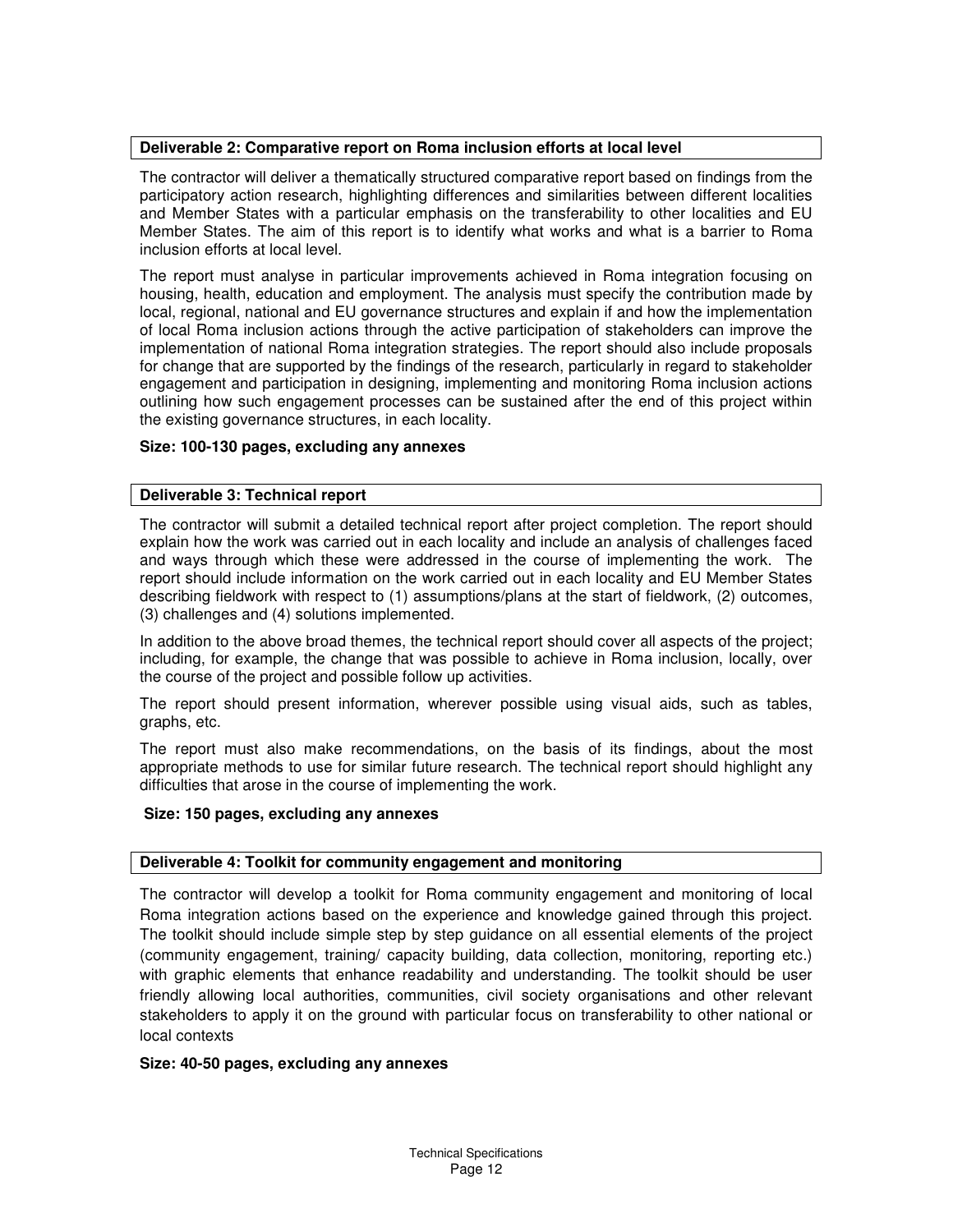#### **Deliverable 5: Audio-visual material**

The contractor shall provide the following audio-visual material:

- 1. For all localities one video-clip of 3-4 minutes duration that documents the **progress of the entire project** its main achievements and outcomes.
- 2. **For each locality** one video-clip of 3-4 minutes duration that documents the **progress of the entire project** its main achievements and outcomes.
- 3. All raw footage recorded during the project shall be provided in HD resolution (in original format such as DV, XDCAM or MPEG-2); this includes also raw footage not used in the different video clips, which may be used by the FRA at a later stage.

For each video clip the contractor must submit in advance a **model script** for approval by FRA.

For all audio-visual material the contractor shall be responsible for obtaining any necessary permission or consent in full compliance with national and EU data protection legislation.

#### **4.4 Ad hoc expert and consultancy services**

During the implementation of the Framework Contract the contractor could be asked to provide ad hoc expert and consultancy services based on detailed technical specifications to be provided in specific contracts in regard to:

- Drafting ad hoc thematic reports (Quoted time & means request)
- Drafting case studies (fixed price request)
- Drafting technical reports (fixed price request)
- Drafting toolkits and/or factsheets (fixed price request)
- Producing audio-visual material (fixed price request)
- Developing and implementing training, capacity-building, forward looking, consensus and trust building processes (Quoted time & means request)
- Other expert or Consultancy services (Quoted time & means request)

#### **5. Project management, reporting and monitoring**

The overall responsibility for executing the Contract, including the implementation of all measures necessary to provide the FRA on time with deliverables of the highest quality lies with the contractor.

#### 5.1 Management structure

The project team is described in Section 6 (Project Team).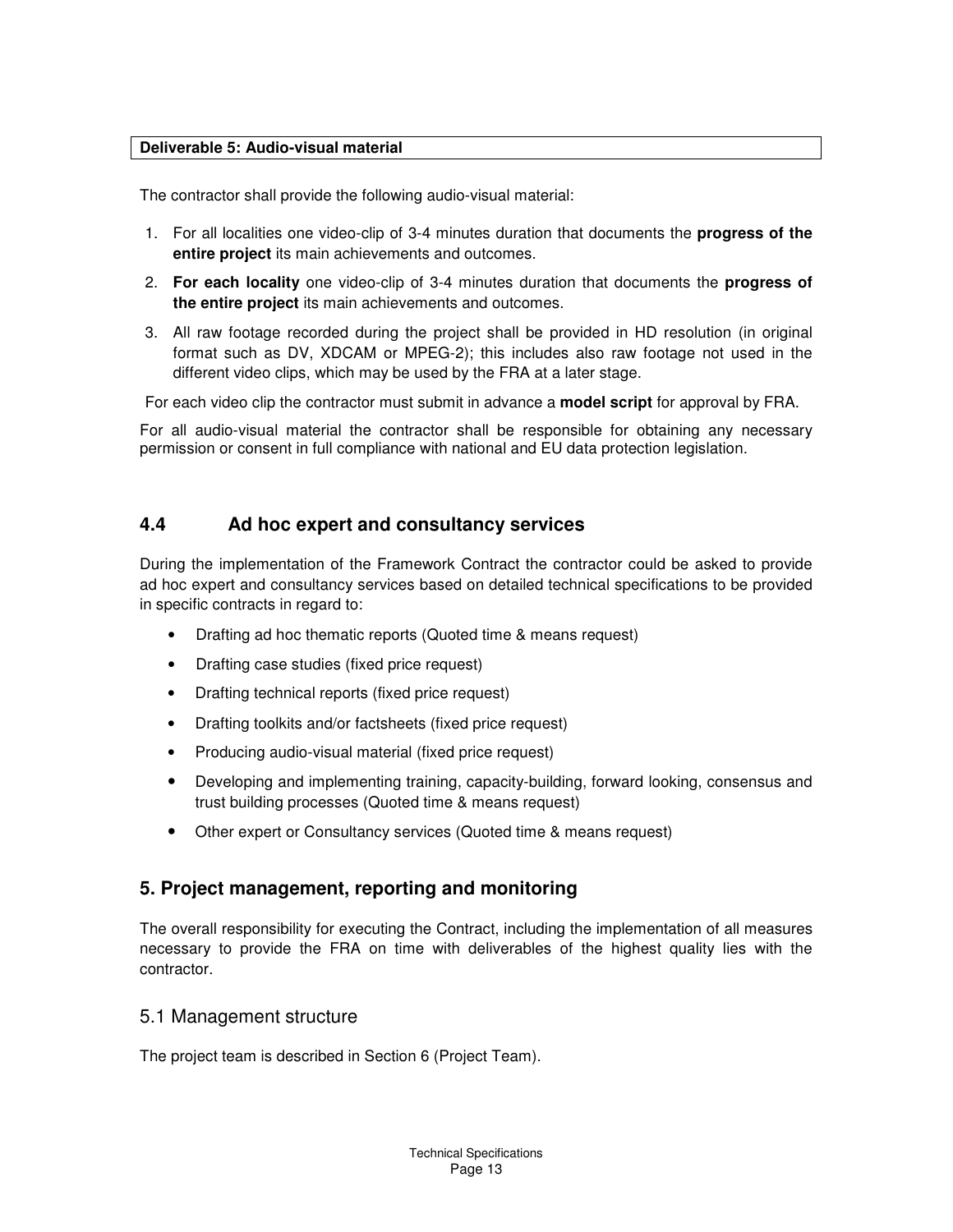The **Project Manager** responsible for the overall project coordination and implementation will act as main contact point to the Agency about all aspects relating to the execution of the Framework Contract.

The **Senior Expert** is responsible for the overall scientific quality of the work.

The **Country Coordinators** (at national or local level) will be responsible for the implementation of activities in the respective Member State or locality.

The **Language Editor** will be responsible for language quality of all Deliverables.

The **Fieldwork experts** are responsible to national or local level to conduct field research.

The contractor may propose the following combinations of coordinator and field work experts per country:

- One Coordinator and two field work experts (one per locality)
- One Coordinator and one field work expert for two localities
- One Coordinator performing the role of a field work expert in one locality and one field work expert in another locality

The FRA retains the right to communicate directly with any national or local level Project Coordinators, Senior Expert and Fieldwork Experts at any time, as necessary for monitoring the execution of the Framework Contract.

#### 5.2 Communication

Communication between the contractor and the Agency shall be possible by phone during the Agency's working days and hours and through electronic and surface mail. Any written communication sent by the Agency shall be answered within five (5) working days. The contractor will monitor the implementation of Specific Contracts through progress reports to the FRA.

#### 5.3 Meetings

Upon the signature of a specific contract for the provision of services described under 4.1, 4.2 and 4.3 above, an inception meeting may take place with the contractor in Vienna at the Agency's headquarters to discuss various aspects of the project's work. The aim of the inception meeting is to clarify outstanding issues as may be necessary for carrying out the Contract and for the good implementation of the project. In addition, during the course of the specific contract implementation period, another meeting can take place.

The costs of the meetings mentioned above on the contractor's side must be covered by the contractor and be included in the final price for the provision of the services described under 4.1, 4.2 and 4.3 above.

For the provision of the ad-hoc services described under 4.4 above, the contractor may be required to attend meetings at FRA premises. The costs related to participation at those meetings are not included in the price per person-day offered by the contractor for the ad-hoc services (Form F.3 of Annex C – Standard Submission Form) and must be quoted separately in the financial offer as indicated in Form F.4 of Annex C – Standard Submission Form.

Where possible, the communication between the contractor and the FRA can also be through video and or teleconferencing.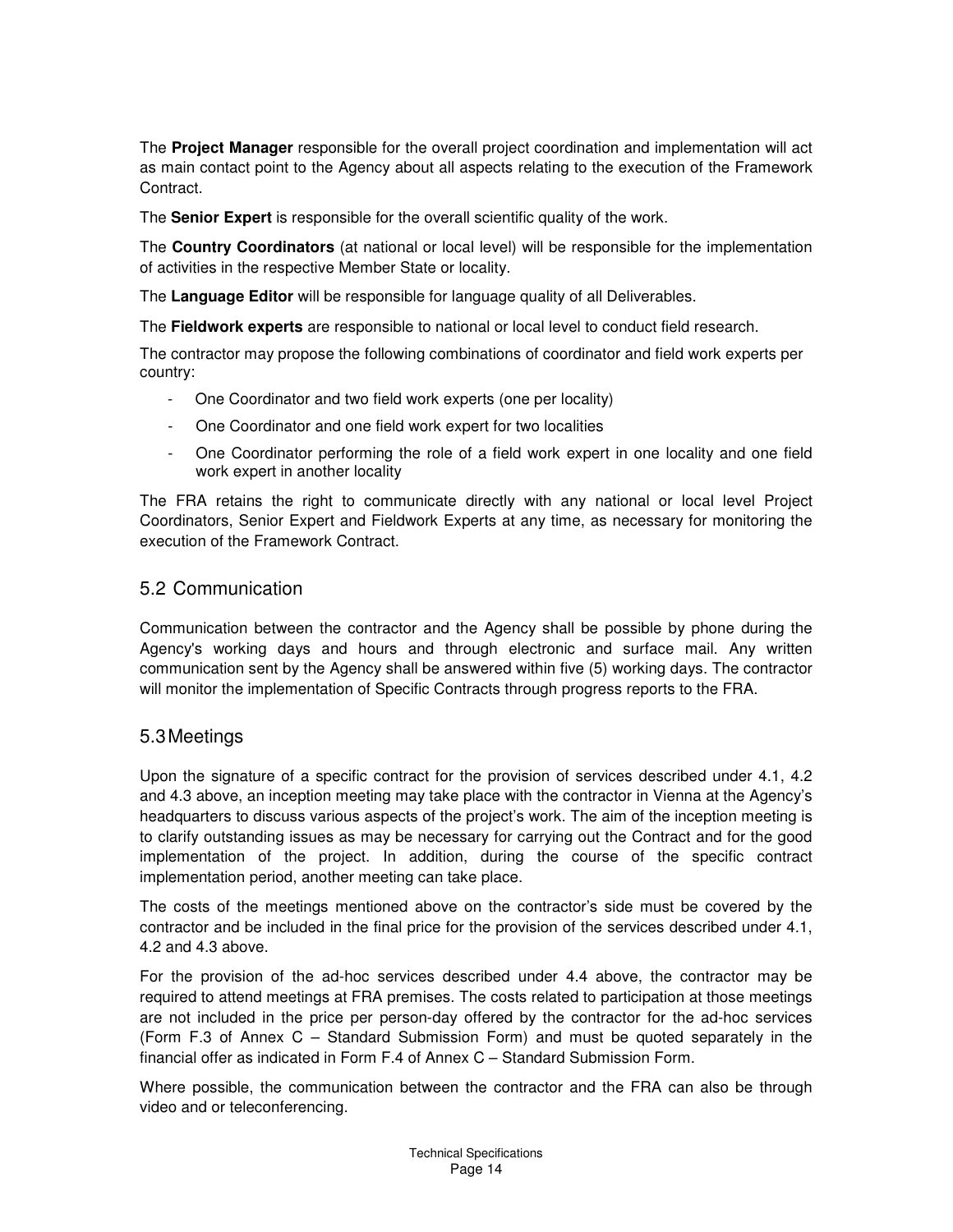## 5.4 Project implementation monitoring

The Agency will monitor the execution of Specific Contracts in technical and administrative terms. The contractor should report immediately to the FRA in writing any problems encountered during the Framework Contract implementation.

The Project Manager will provide the FRA with concise progress reports (in MS-Office compatible format) documenting progress in the execution of each Specific Contract at regular intervals. Monthly progress reports will begin one week after the starting date of the Specific Contract and finish upon submission of the final deliverables. These would include a record of decisions made for the period covered by the report. In addition, the Project Manager for the duration of the Specific Contract must deliver to the FRA fortnightly progress reports as brief e-mails on relevant aspects of the work. This may be supported by additional e-mail and telephone contact, as considered necessary by the FRA.

In addition, during the implementation of Specific Contracts the FRA intends to send its staff to oversee aspects of the work. This can involve observation of any activity of the project as well as meetings of the Project team. The FRA reserves the right to attend at any stage of the execution of a Specific Contract without prior notice being given to the contractor. The FRA will cover all costs related to travel and accommodation of its staff in connection to such visits.

## **6. Project team**

The project team for the implementation of the Framework Contract should consist as a minimum of one Project Manager responsible for management and administration, one Senior Expert responsible for the scientific quality of all deliverables, one language editor and one country Coordinator<sup>9</sup> and at least one field work expert for each EU Member State where the work is carried out. Country Coordinators can perform the role of field work experts in one locality.

The contractor is expected to organise their own project management and coordination team – the Project Team – lead by the Project Manager, to oversee all aspects of work relating to the framework contract. The Project Manager will be responsible for reporting to the FRA about developments, challenges and proposed courses of action concerning the activities and deliverables in each of the localities, including the delivery of monthly progress reports and fortnightly and monthly e-mail reporting. The team should consist of staff with the relevant qualifications and skills to manage and implement the work.

## 6.1 Project Manager

Qualifications and professional experience

- University degree
- A minimum of seven years of professional experience.
- Proven experience in cross-national/cross-cultural team management, as manager or coordinator of at least two transnational Roma projects, each project involving at least three countries.
- Very good knowledge of English (Level C1 based on Common European Framework of Reference).

 9 One coordinator cannot cover more than one Member State.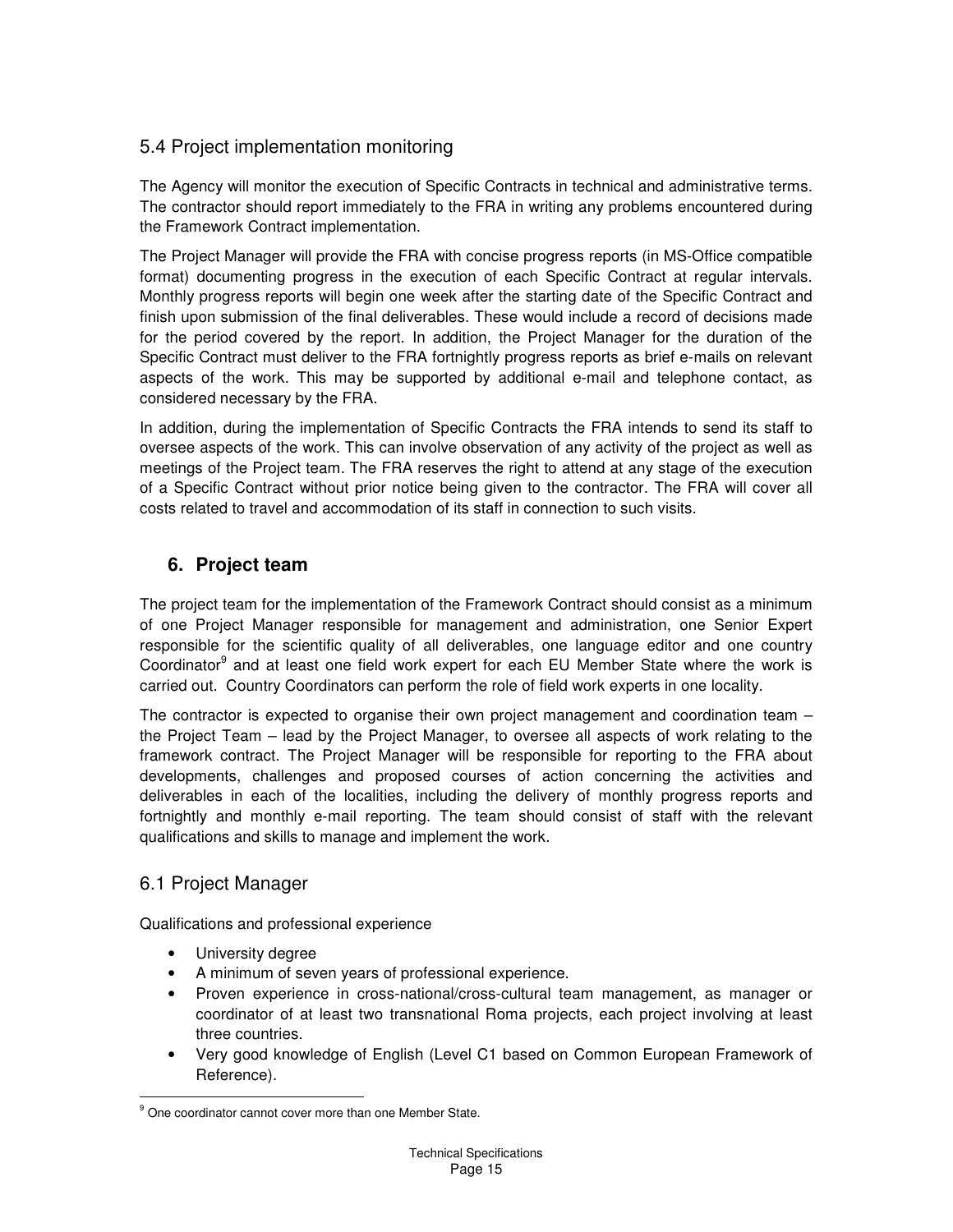## 6.2 Senior Expert

Qualifications and professional experience

- University degree.
- A minimum of seven years of professional experience.
- A minimum of five years of experience in scientific participatory action research.
- Proven experience of at least two transnational projects related to Roma
- Excellent analytical and drafting skills proven through at least two relevant publications in peer reviewed journals or books or reports commissioned by EU/International Organisations.
- Excellent knowledge of English (Level C2 based on Common European Framework of Reference).

## 6.3 Country Coordinators

Qualifications and professional experience

- A minimum of five years of professional experience.
- Proven experience of at least three years in community facilitation, conflict prevention and mediation skills.
- Proven experience of at least two years of conducting stakeholder consultation and engagement.
- Proven experience in at least two projects, local, regional, national or international, related to Roma inclusion
- Very good knowledge of English (Level C1 based on Common European Framework of Reference).

## 6.4 Fieldwork experts

Qualifications and professional experience

- A minimum of three years of professional experience in conducting qualitative research and analysis.
- A minimum of two years of conducting stakeholder consultation and engagement.
- Proven experience in participating in at least two projects on Roma integration in the EU Member States.

#### 6.5 Language editor

- Excellent knowledge of English (Level C2 based on Common European Framework of Reference)
- A minimum of three years of proven experience as English language editor; a minimum of two examples of edited work in English must be provided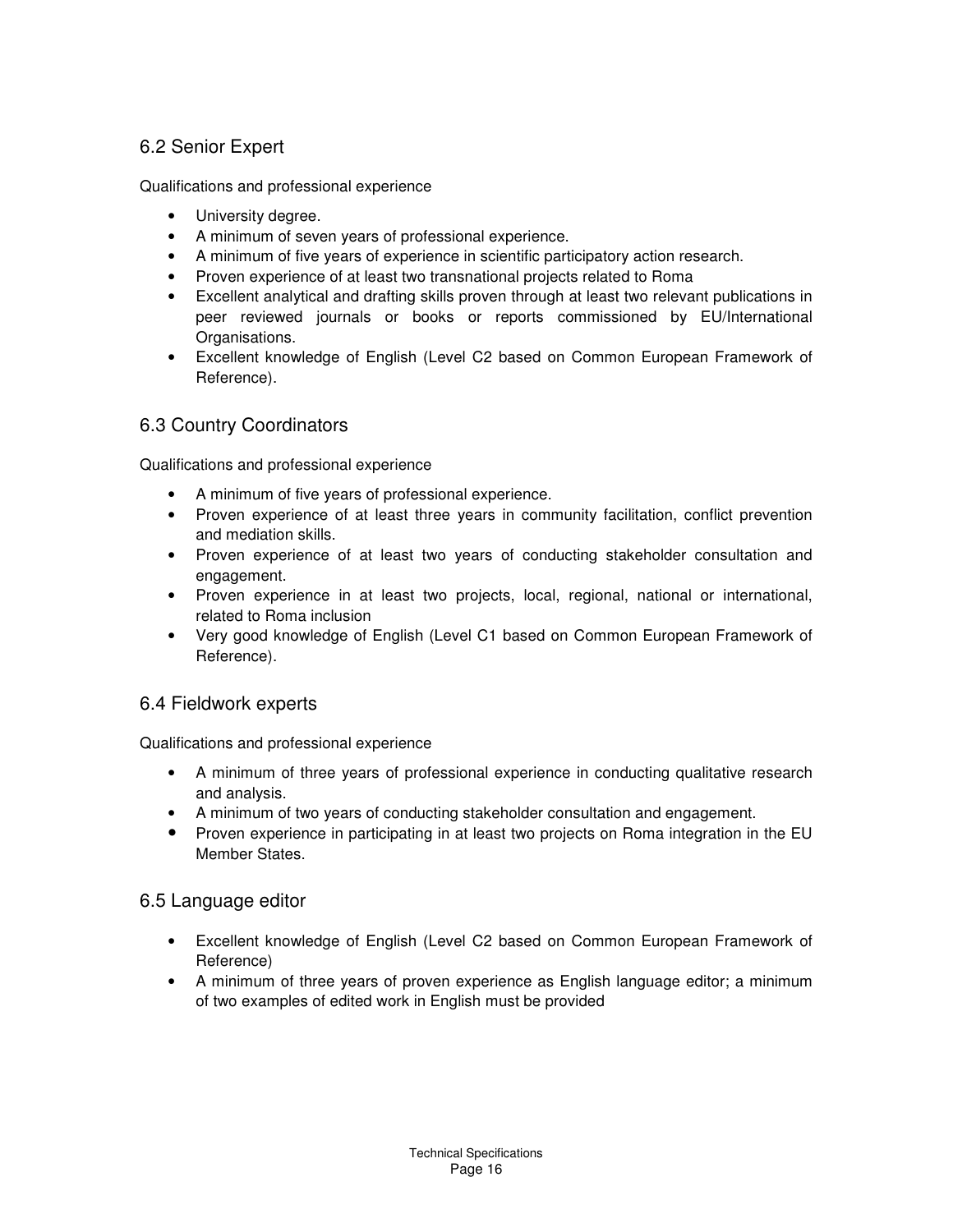## **7 Guidelines for deliverables**

All written deliverables must be submitted in English, copy-edited and proof-read by the Language Editor in line with the FRA Style Guide (see Annex 2). They must be written in a clear and unambiguous way, providing information and analysis that can be readily understood by a non-academic reader, such as, for example, local policy makers. The style should be balanced and neutral without unsubstantiated statements.

The written documents must be delivered in MS-Office compatible electronic files. They should contain visual elements (for example graphs, boxes or pictures) to enhance readability. The size of each written deliverable is defined in terms of A4 pages applying Times New Roman font 11pt, single spaced. The data necessary for reproducing each of the graphs in the reports must be delivered in MS-Excel compatible electronic files with one graph/table per spread sheet, and each spread sheet must be numbered using the same system as the one used in the (MS-Word) file.

Audio-visual deliverables must be in line with guidelines provided by the FRA's audio-visual team in Annex in these Terms of Reference.

The Contractor must provide the Agency with the deliverables, respecting the deadlines specified in the relevant Specific Contract. All deliverables must be revised by the contractor according to the FRA's recommendations, as necessary, and returned within the deadline mentioned in the contract. These deliverables constitute the background material for FRA publications. FRA is the sole owner of the deliverables and reserves the right to publish or not to publish them.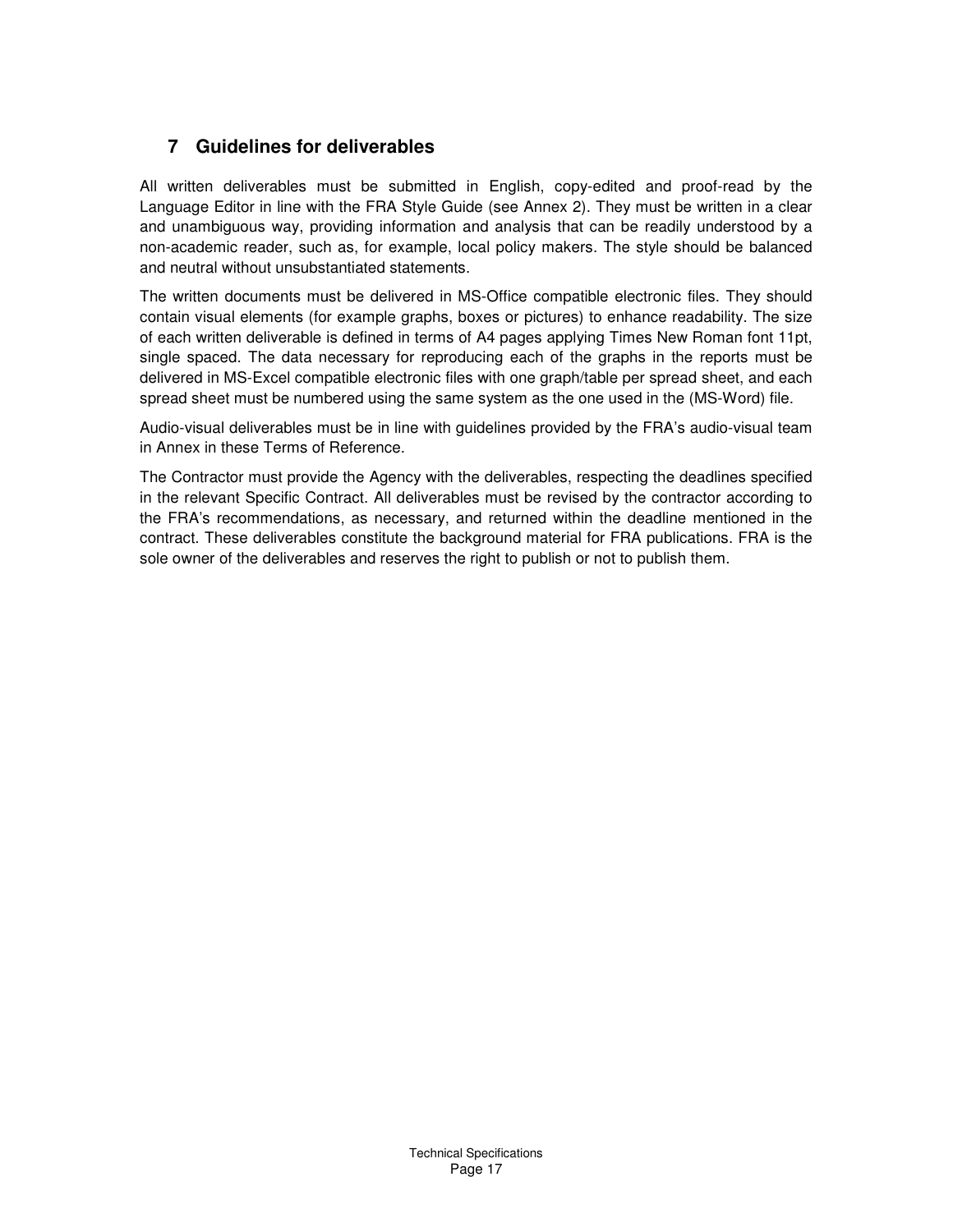## **8 ANNEX 1**

## **Annex 1: List of municipalities from FRA interviews with Local Authorities**

| <b>Bulgaria</b>   | <b>Czech Republic</b>                 | <b>France</b>             | Greece               |
|-------------------|---------------------------------------|---------------------------|----------------------|
| <b>Berkovitsa</b> | <b>Brno</b>                           | Avrillé                   | Orchomenos           |
| Boychinovtsi      | Cheb                                  | Balma                     | Pineios              |
| <b>Byala</b>      | Hradec Králové                        | <b>Bon-Encontre</b>       | Sofades              |
| <b>Dobrich</b>    | Jeseník                               | <b>Bourges</b>            | Didimoticho          |
| Dolna banya       | Jihlava                               | Calais                    | Nestos /Chisochori)  |
| Dupnitsa          | Kladno                                | Cébazat                   | Tyrnavos             |
| Dyulino           | Kutná Hora                            | Grenoble                  | Aspropyrgos          |
| Elenino           | Libčice nad Vltavou                   | Haguenau                  | Agia Varvara         |
| Gorna Kremena     | Moravská Ostrava a Přívoz             | La Chapelle des Fougeretz | Dytiki Achaia        |
| Ivaylo            | Nový Jičín                            | Le Havre                  | Megara               |
| Kyustendil        | Obrnice                               | Le Relecq-Kerhuon         | Amaliada             |
| Lom               | Olomouc                               | Les Ulis                  | Moschato - Tavros    |
| Marash            | Orlová                                | Lunel                     | Delta                |
| Novo selo         | Ostrava - Mariánské Hory a<br>Hulváky | Lyon                      | Pyrgos               |
| Provadia          | Plzeň                                 | Marseille                 | Xanthi               |
| Ruse              | Praha 14                              | Massy                     | Ampelokipoi/Menemeni |
| Sheynovo          | Praha 3                               | Mérignac                  | Drama                |
| Slanchevo         | Praha 5                               | Pérenchies                | Korinthos            |
| Sliven            | Praha 9                               | Poitiers                  | Alexandroupoli       |
| Sofia             | Přerov                                | Quevilly                  | Lamia                |
| Sredishte         | Semily                                | Saint-Pierre-des-Corps    | Acharnes             |
| Stara Zagora      | Slezská Ostrava                       | Sargé-sur-Braye           | Ilion                |
| Tsarimir          | Sokolov                               | Strasbourg                | Agrinio              |
| Veliki Preslav    | Tábor                                 | Toulouse                  | Larissa              |
| Velingrad         | Ústí nad Labem - Střekov              | Vitry-sur-Seine           | Volos                |
| Vidin             | Vejprty                               | La Courneuve              |                      |
| Yabalkovo         | Žatec                                 | Saint Denis               |                      |
|                   |                                       |                           |                      |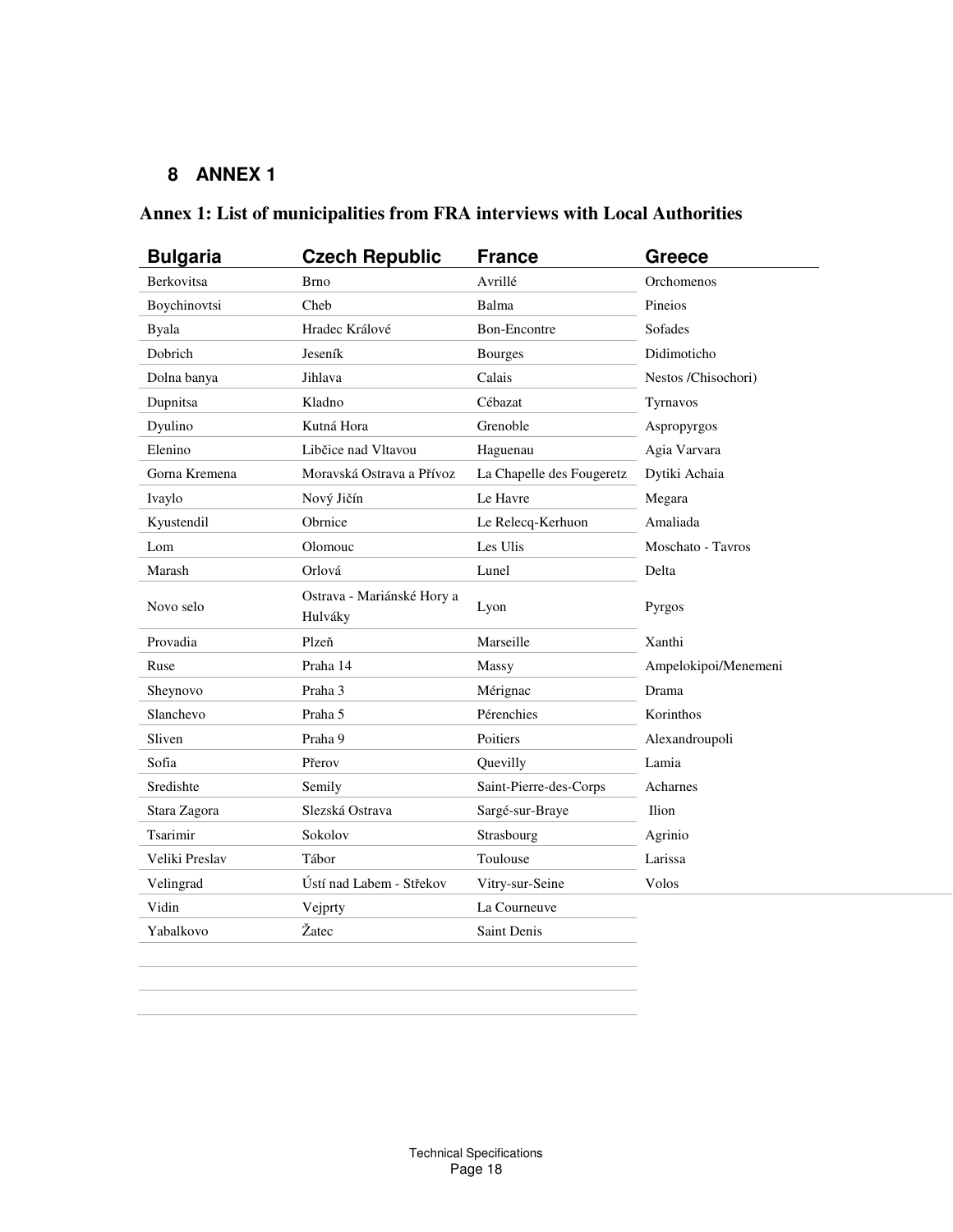| <b>Hungary</b>         | Italy               | Romania             | <b>Spain</b>            |
|------------------------|---------------------|---------------------|-------------------------|
| Alsószentmárton        | Bologna             | Acatari             | Adra                    |
| Aszaló                 | Fiesole             | Bahnea              | Albacete                |
| Baktakék               | Firenze             | Band                | Alicante                |
| Bátonyterenye          | Isernia             | Bucuresti           | Aspe                    |
| Bercel                 | Mantova             | Camarasu            | Azuaga                  |
| Boldog                 | Milano              | Cauas               | Barcelona               |
| Budapest VII. district | Misano Adriatico    | Ciacova             | Cartagena               |
| Demecser               | Modena              | Cojasca             | Chipiona                |
| Esztergom              | Montecchio Maggiore | Craiova             | Dos Hermanas            |
| Hejőbába               | Montesilvano        | Filipestii de Targ  | Hospitalet de Llobregat |
| Hernádvécse            | Napoli              | Ganeasa             | Huelva                  |
| Jászapáti Város        | Pavia               | Gura Sutii          | La Roda                 |
| Kálló                  | Pescara             | Ineu                | Lanjarón                |
| Kalocsa                | Pisa                | Moftinu Mic         | Lleida                  |
| Letenye                | Prato               | Ocna Mures          | Loja                    |
| Magyarcsanád           | Reggio Calabria     | Petelea             | Madrid                  |
| Miskolc                | Reggio Emilia       | Pitesti             | Málaga                  |
| Nagyecsed              | Rimini              | Resita              | Mérida                  |
| Nyírbogdány            | Roma                | Santana de Mures    | Níjar                   |
| Nyíregyháza            | Sesto Fiorentino    | Satu Mare           | Oviedo                  |
| Ózd                    |                     | Segarcea            | Peñafiel                |
| Piliny                 |                     | Silivasul de Campie | Sagunto                 |
| Sály                   |                     | Sotrile             | Sant Adriá de Besós     |
| Szeged                 |                     | Targu Jiu           | Santa Fe                |
| Szigetvár              |                     | Timisoara           | Sevilla                 |
| Szirák                 |                     | Tulcea              | Toledo                  |
| Tarnaőrs               |                     | Turda               | Vigo                    |
| Tatárszentgyörgy       |                     | Ulmeni              |                         |
| Tiszabő                |                     | Viziru              |                         |
| Türje                  |                     |                     |                         |

## **Slovakia**

| Chyzne                  |
|-------------------------|
| Hrcel                   |
| Humenne                 |
| Kacanov                 |
| Karna                   |
| Kecerovce               |
| Kosice - Tahanovce      |
| <b>Kralovsky Chlmec</b> |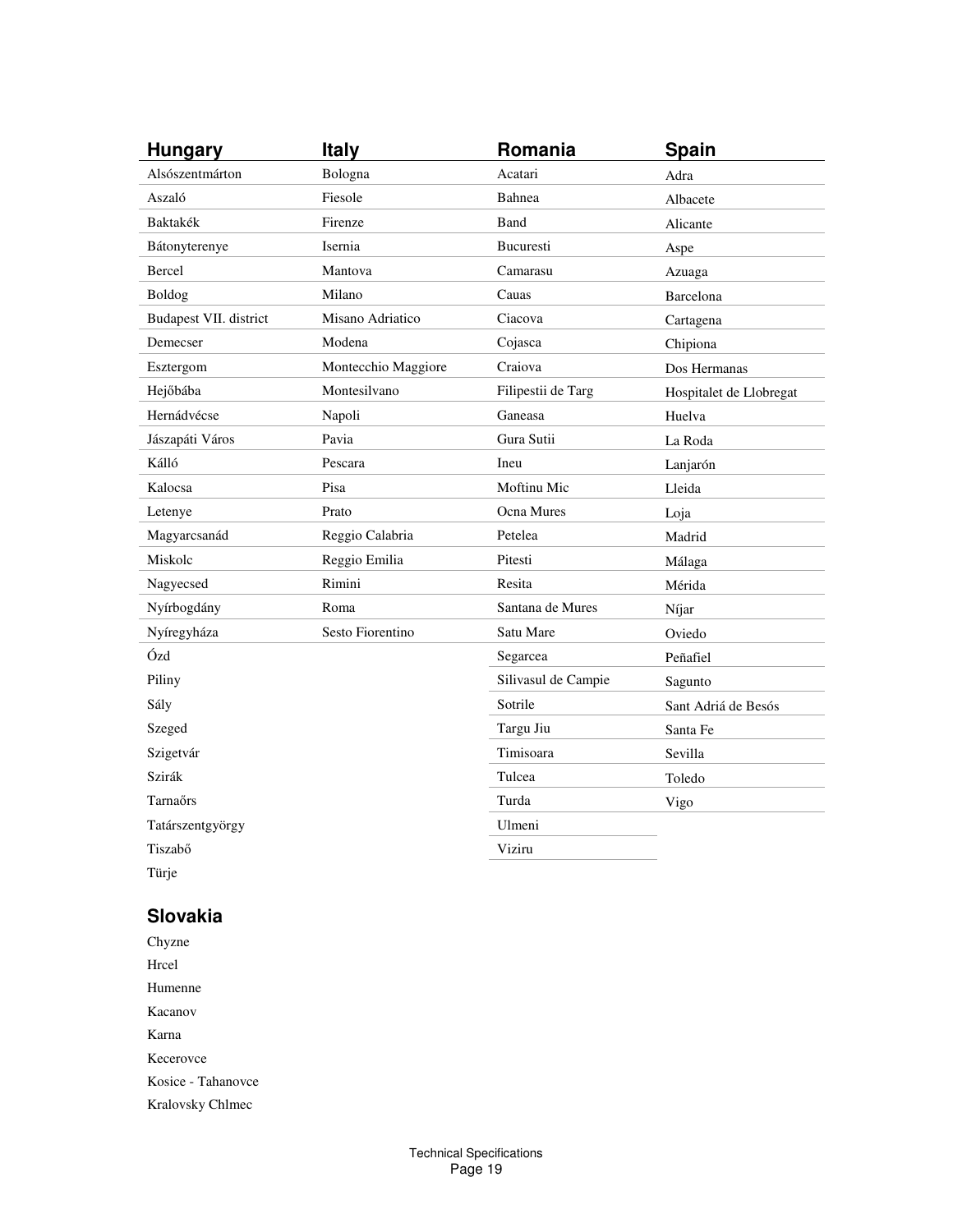## **Slovakia**

Laskovce Mnisek nad Hnilcom Nacina Ves Nalepkovo Nizna Mysla Novy Zivot Sabinov Sarovce Sena Sobrance Strekov Svedlar Terna Tura Turna nad Bodvou Velka Lomnica Vysny Medzev